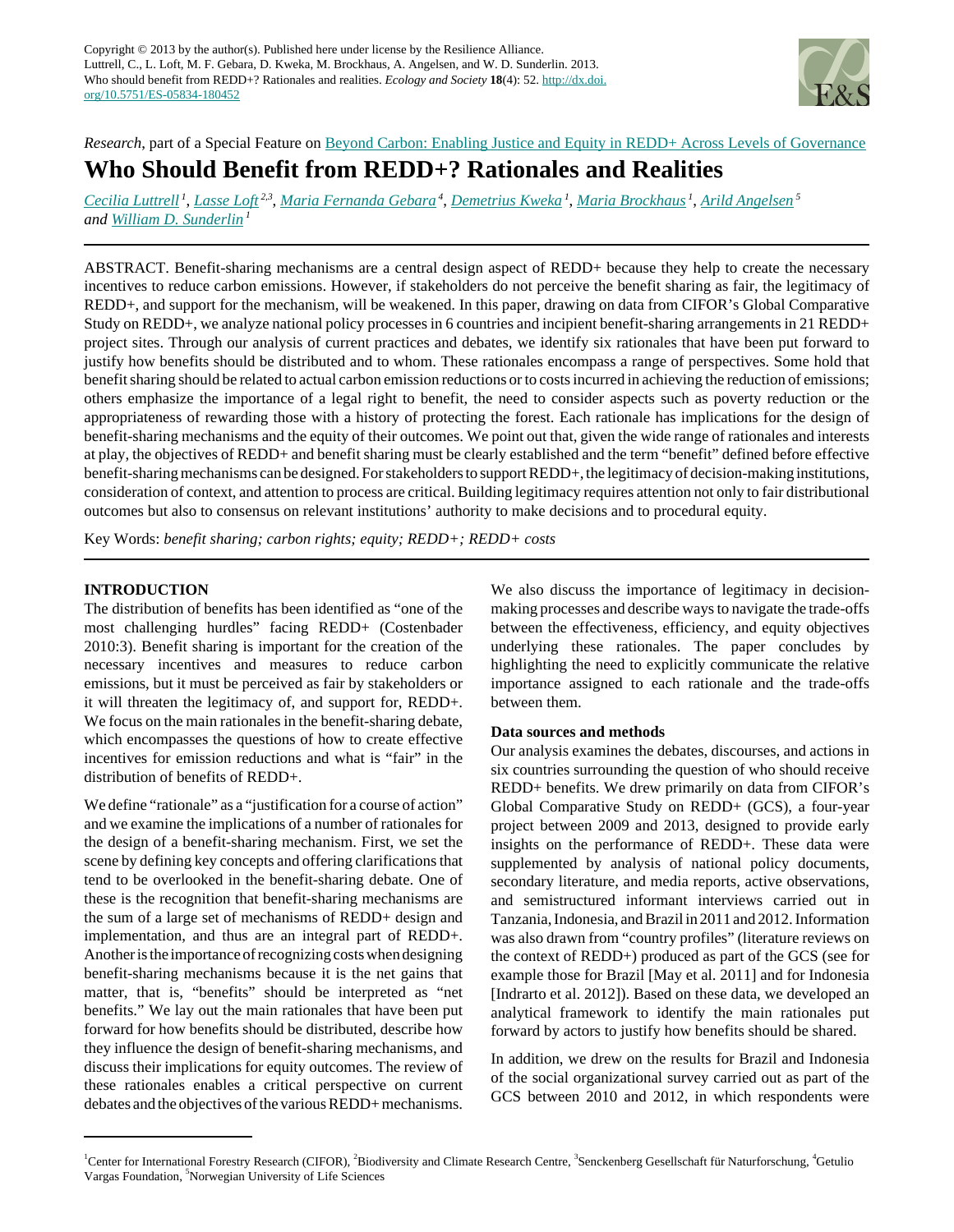asked to indicate their agreement with various statements, including some on benefit sharing (Figs. 1–3). Respondent organizations were selected by members of an expert panel, who were asked to identify organizations that are involved and influential in the REDD+ national domain. For the purposes of this analysis, the organizations were categorized into four groups: government, NGOs and research organizations, the private sector, and donors and international organizations (see Fig. 1 for details of these groups).

The project-level data are based on GCS field research at 21 project sites in 6 countries, Brazil, Cameroon, Indonesia, Peru, Tanzania, and Vietnam. Data were collected at project, village, and household levels in each project site through a variety of surveys, including interviews with the project proponents. Descriptions of the GCS methods and surveys are provided in Sunderlin et al. (2010), Brockhaus et al. (2012), Brockhaus and Di Gregorio (2012), and Verchot et al. (2012).

# **DEFINING REDD+ BENEFITS, COSTS, AND OBJECTIVES**

While analyzing the debate about benefit sharing for REDD+, we noticed considerable variation in the use of terms. In particular, we noted that the term "benefits" is used in current debates to refer to both gross and net benefits. Here, we define benefits as net benefits, i.e., gross benefits minus costs. Costs are understood as either direct financial outlays or opportunity costs in the sense of income foregone because of a REDD+ action.

We distinguish between three main types of (net) benefits, as follows. The first type comprises the (net) benefits from implementation of a REDD+ project, program, or policy. Those implementing REDD+ may derive gains from international and national transfers related to REDD+, such as the sale of REDD+ credits in a carbon market, or from donor or government funds linked to REDD+ readiness and/or payments based on results. The direct costs consist of transaction and implementation costs, such as for guarding forests to prevent illegal logging and forest clearing. The second type consists of (net) benefits from changes in forest use. The REDD+ debate tends to focus primarily on the foregone agricultural and timber rent (profit), or the opportunity costs of forest conservation, that is, lost opportunities because some uses are stopped or downscaled (e.g., Börner et al. 2010). However, there might also be gains in the form of better access to and higher income from forest products that do not reduce forest carbon. REDD+ implementation also aims to enhance indirect ecosystem benefits, such as the protection of soil and water quality, biodiversity protection, and local climate stabilization. The third type of benefits consists of indirect (net) benefits from REDD+ implementation. These include improved governance, e.g., strengthening of tenure rights and law enforcement, technology transfer, enhanced participation in decision

**Fig. 1**. Percentage of respondents in the social organization survey in Brazil and Indonesia that agreed with the statement "Benefits should reward large-scale industries/ companies for reducing forest emissions."

This note provides an explanation of the composition of the four categories:

"Government": Brazil - 6 bodies under the Ministry of Environment, 6 other ministries, 2 presidential bodies, Civil House of the Presidency, Cabinet of National Congress, state governments of Amazonas and Acre, the Legal Amazon Governors' Forum, and the Amazon Fund. Indonesia - 10 ministries, 5 coordinating agencies, and 3 local government agencies, NGOs, and research institutes; Brazil - 5 international environmental NGOs, 9 domestic environmental NGOs, 4 social movements/indigenous peoples groups, 2 research institutes under the Ministry of Science and Technology, Institute of Applied Economic Research, Getúlio Vargas Foundation, Brazilian Enterprise for Agricultural Research, Federal University of Minas Gerais - Indonesia - 13 national NGOs, 6 international NGOs, 3 national research institutes, and 3 international research institutes.

"Private sector": Brazil - Business Council for Sustainable Development, National Confederation of Agriculture, Brazilian Petroleum, and 2 professional associations; Indonesia - Renewable Energy Society, Chamber of Commerce, PT Sumalindo, April Group, Sinar Mas Group, PT Rimba Makmur, Starling Resources, Sustainable Conservation, 3 professional associations. "Donors and international organizations": Brazil - 3 bilateral donors, Governors' Climate and Forests Task Force, World Bank; Indonesia - 11 bilateral donors, two multilateral donors, International Tropical Timber Organization (ITTO), and Forest Carbon Partnership Facility (FCPF).

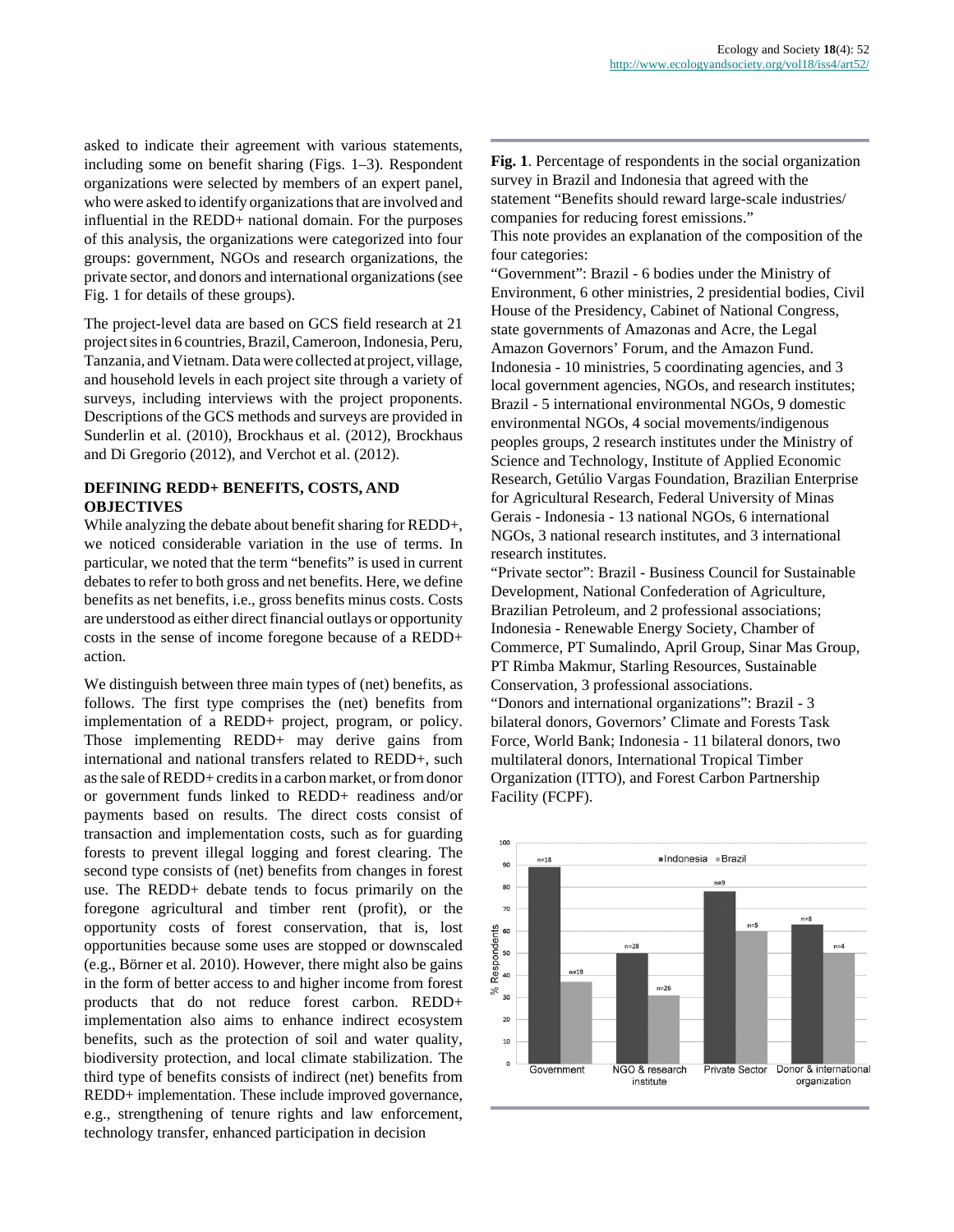**Fig. 2**. Percentage of respondents in the social organization survey in Brazil and Indonesia that agreed with the statement "REDD should mainly reward local people for emission reduction activities." Note: For the composition of the four categories, see Fig. 1.

 $n=28$ 

NGO & research

institute

 $256$ 

Indonesia Brazil

 $n=5$ 

**Private Sector** 

 $n=4$ 

 $n=8$ 

Donor & international organization

120

100

80

60

40

 $\overline{20}$ 

 $\circ$ 

% Respondents

 $n=18$ 

Government

 $n = 19$ 

**Fig. 3**. Percentage of respondents in the social organization survey in Brazil and Indonesia that agreed with the statement "Without involvement of local people in their implementation, REDD projects are unlikely to be effective." Note: For the composition of the categories, see Fig. 1.



making, and infrastructure provision. Infusion of REDD+ funds may also stimulate the local economy (multiplier effects) and generate new income-earning opportunities. However, reduced agricultural income can have similar, but negative, indirect effects, and these need to be factored in. Examples of these types of benefits that are anticipated from

activities that are planned or underway in some of the REDD+ project sites that we studied are listed in Table 1.

The three types of benefits laid out above include both monetary and nonmonetary benefits. The degree to which they can be readily quantified, and, as a next step, monetized, varies greatly, both conceptually and practically. Despite the wide range of possible direct and indirect benefits, the REDD+ literature tends to focus on monetary, and hence relatively easily quantifiable, benefits in the form of direct financial transfers, and the implementation costs, transaction costs, and opportunity costs of forest conservation (Streck 2009, Lindhjem et al. 2010, Peskett 2011*a*). Omitting the value of indirect benefits in the second and third categories can make local costs appear higher than they are (Pagiola and Bosquet 2009). The inclusion of noncarbon cobenefits might suggest that local communities do not necessarily need large amounts of monetary compensation to be better off under REDD+.

In talking about net benefits, we make a critical distinction between cost recovery or compensation on the one hand, and the distribution of any surplus once all relevant costs have been recovered, i.e., net gains or "REDD+ rent", on the other. This distinction between cost compensation and net gains (REDD+ rent) is rarely made explicit in the national or project debates around REDD+ (as also noted by Karsenty et al. 2012*a*), but we believe it is highly relevant. Others argue that a REDD+ system in which the full costs are accurately compensated should not, in theory, generate surplus rent, and that pursuing efficiency in a REDD+ mechanism would require minimizing the REDD+ rents to be distributed (Meridian Institute 2009).

We define "benefit sharing" under REDD+ as the distribution of benefits from the implementation of REDD+ projects and policies among individuals and groups (stakeholders). A distinction here can be made between vertical benefit sharing between national- and local-level stakeholders, and horizontal benefit sharing, between and within communities, households, and other local stakeholders (Lindhjem et al. 2010). We use the term "benefit-sharing mechanism" to refer to the full set of institutional means, governance structures, and instruments that distribute finance and other net benefits from REDD+ implementation (following Vhugen et al. 2012).

An important consideration for benefit sharing is the appropriate balance between, on the one hand, mechanisms that act as transfers to forest users to create direct incentives for reducing deforestation and forest degradation, and, on the other, expenditures to enhance the governance and policy context needed to enable successful REDD+ implementation, such as the clarification of tenure and the strengthening of law enforcement (Gregersen et al. 2010, Karsenty and Ongolo 2012). In practice, all countries and many projects are considering both these types of mechanism (see Table 2), in recognition that the success of compensation schemes requires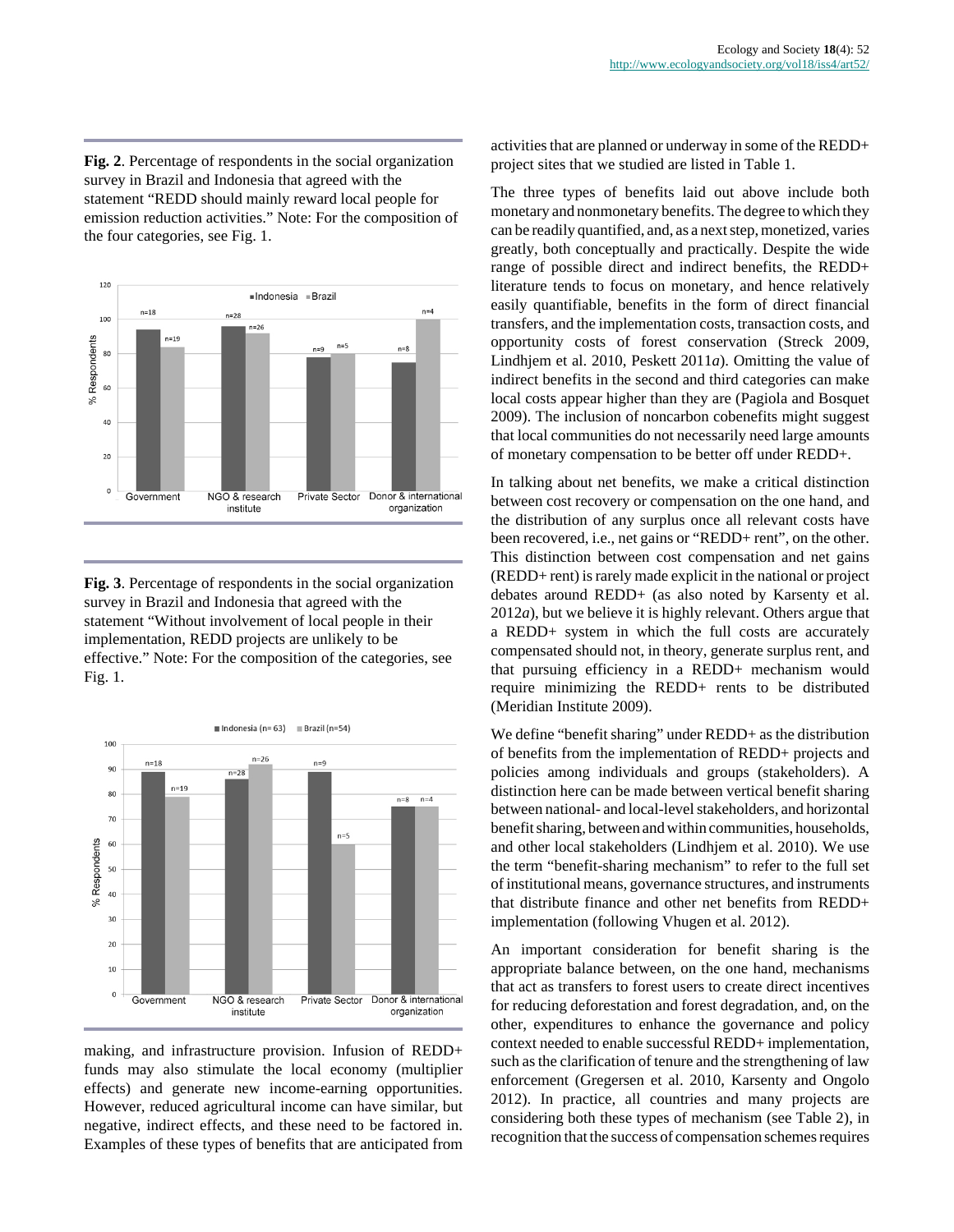**Table 1**. Types of benefits from 12 of the REDD+ projects studied and the level of the distribution. Projects were selected for this table to capture a range of the anticipated outcomes classified by projects as "benefits"† (adapted from Luttrell et al. 2012).

| Project                                                                                                                                                                     | Level     | Type of upfront benefit                                                                                                                                                                                                                                                                                                                                                           |
|-----------------------------------------------------------------------------------------------------------------------------------------------------------------------------|-----------|-----------------------------------------------------------------------------------------------------------------------------------------------------------------------------------------------------------------------------------------------------------------------------------------------------------------------------------------------------------------------------------|
| TFCG - Making REDD Work for Communities and Forest<br>Conservation in Tanzania (Kilosa and Lindi, Tanzania)                                                                 | Household | Alternative livelihoods <sup><math>\ddagger</math></sup> ; capacity building <sup><math>\ddagger</math></sup> ; improved agriculture <sup><math>\ddagger</math></sup> ;<br>cash                                                                                                                                                                                                   |
| Mpingo Conservation Project (Tanzania)                                                                                                                                      | Community | Tenure security <sup>‡</sup> ; certification of timber production <sup>‡</sup> ; cash                                                                                                                                                                                                                                                                                             |
| CARE-HIMA – Piloting REDD in Zanzibar through Community<br>Forest Management (Tanzania)                                                                                     | Community | Alternative cooking energy <sup>‡</sup> ; alternative livelihoods <sup>‡</sup> ; capacity<br>building <sup><math>\ddagger</math></sup> ; cash                                                                                                                                                                                                                                     |
| Transamazon - Sustainable Settlements in the Amazon: <sup>§</sup> The<br>challenge of transition from family production on the frontier to a<br>low carbon economy (Brazil) | Household | Cash; sustainable agriculture <sup><math>\frac{1}{2}</math></sup> ; land tenure regularization <sup><math>\frac{1}{2}</math></sup>                                                                                                                                                                                                                                                |
|                                                                                                                                                                             | Community | Organizational strengthening                                                                                                                                                                                                                                                                                                                                                      |
| Central Xingu REDD+ Pilot Program (Brazil)                                                                                                                                  | Household | Land tenure regularization <sup><math>\ddagger</math></sup> ; livelihood alternatives <sup><math>\ddagger</math></sup> ; capacity<br>building; agricultural intensification                                                                                                                                                                                                       |
| Acre – Acre State System of Incentives for Environmental<br>Services (Brazil)                                                                                               | Household | $Cash†$ ; alternative agriculture strategies <sup>†</sup> ; sustainable forest<br>management; land tenure regularization <sup><math>\ddagger</math></sup> ; certification; capacity<br>building                                                                                                                                                                                   |
|                                                                                                                                                                             | Community | Public services                                                                                                                                                                                                                                                                                                                                                                   |
| Bolsa Floresta Program (Brazil)                                                                                                                                             | Household | Capacity building <sup><math>\ddagger</math></sup> ; cash <sup><math>\ddagger</math></sup> ; sustainable income generation <sup><math>\ddagger</math></sup> ; income<br>diversification <sup>‡</sup> ; support to associations <sup>‡</sup> ; healthcare <sup>‡</sup> ; education <sup>‡</sup>                                                                                    |
| Cotriguaçu – Northwest Mato Grosso Pilot REDD+ Project<br>(Brazil)                                                                                                          | Household | Sustainable forest management <sup>‡</sup> ; cattle and dairy production <sup>‡</sup> ;<br>alternative agriculture strategies; land tenure regularization <sup>1</sup> ;<br>capacity building                                                                                                                                                                                     |
| SNV Site, Cat Tien Lam Dong District (Vietnam)                                                                                                                              | Household | Improved land management <sup>†</sup> ; livelihood alternatives <sup>†</sup>                                                                                                                                                                                                                                                                                                      |
|                                                                                                                                                                             | Community | Public services                                                                                                                                                                                                                                                                                                                                                                   |
| KFCP – Kalimantan Forest and Climate Partnership (Indonesia)                                                                                                                | Household | Employment <sup><math>\ddagger</math></sup> ; alternative livelihoods such as rubber planting and<br>fish cultivation <sup><math>\frac{1}{2}</math></sup> ; income from reforestation and rehabilitation trials <sup><math>\frac{1}{2}</math></sup> ;<br>training <sup><math>\ddagger</math></sup> ; cash compensation for blocking small canals <sup><math>\ddagger</math></sup> |
|                                                                                                                                                                             | Community | Governance training; institutional capacity building technical<br>support for development planning, participatory natural resource<br>mapping                                                                                                                                                                                                                                     |
| KCCP - REDD Pilot Project Development, Community Carbon<br>Pools (Indonesia)                                                                                                | Household | Capacity building <sup>†</sup> ; tenure strengthening by establishing <i>hutan desa</i><br>(village forests) <sup><math>\ddagger</math></sup> ; alternative livelihoods                                                                                                                                                                                                           |
| RRC – Rimba Raya Biodiversity Reserve Project (Indonesia)                                                                                                                   | Household | Employment <sup>‡</sup> ; capacity building; alternative livelihoods <sup>‡</sup> ; credit;<br>infrastructure; ecotourism                                                                                                                                                                                                                                                         |
|                                                                                                                                                                             | Community | Public services                                                                                                                                                                                                                                                                                                                                                                   |

 $^{\dagger}$  Data were compiled from "site narratives," "project checklists," and unpublished reports prepared by the GCS component 2 country teams for Tanzania, Brazil, Vietnam, and Indonesia, as well as direct interaction and additional inputs from the C2 country research teams. Additional information on projects in Brazil was taken from Duchelle et al. (2010, 2013).

‡ Indicate benefits from mechanisms that are already being implemented.

§ This project is now part of a larger project titled "Sustainable settlements in the Amazon: the challenge of transition from family production on the frontier to a low carbon economy."

a conducive and enabling policy environment. The relative emphasis given to each type of benefit-sharing mechanism depends on the specific country and project context and the drivers of deforestation. For example, Brazil's draft National REDD+ Strategy concentrates on strengthening policy and enforcement and on recognizing tenure and property rights, whereas Vietnam is more interested in the approach used in payments for environmental services (PES) schemes and the compensation of costs. Although many of the projects are considering providing conditional financial benefits, Table 1 shows that most currently define benefits as activities such as capacity building, creation of alternative livelihoods, livelihood enhancement, and the strengthening of tenure rights, which can be viewed as prerequisites for the successful introduction of PES systems (Sunderlin and Sills 2012). This implies that the type of benefit-sharing mechanism in place is likely to change with the type of finance as the projects move from REDD+ readiness toward payments for realized emission reductions.

Future finance for REDD+ is likely to come from a variety of sources. To date, international funding has come mainly from development aid budgets (Streck and Parker 2012). The initial idea of REDD+ being funded by the carbon market through a global "cap and trade" mechanism hinges on agreement on a new global and comprehensive climate protocol (Karsenty et al. 2012*b*). In the meantime, market funding will come from the voluntary market and possibly also from emerging national or regional carbon markets. National funding will also play a major role, particularly for middle-income countries such as Brazil. The source of funding will have an impact on the distribution of benefits: market finance is more likely to reward those that reduce emissions directly, whereas fund-based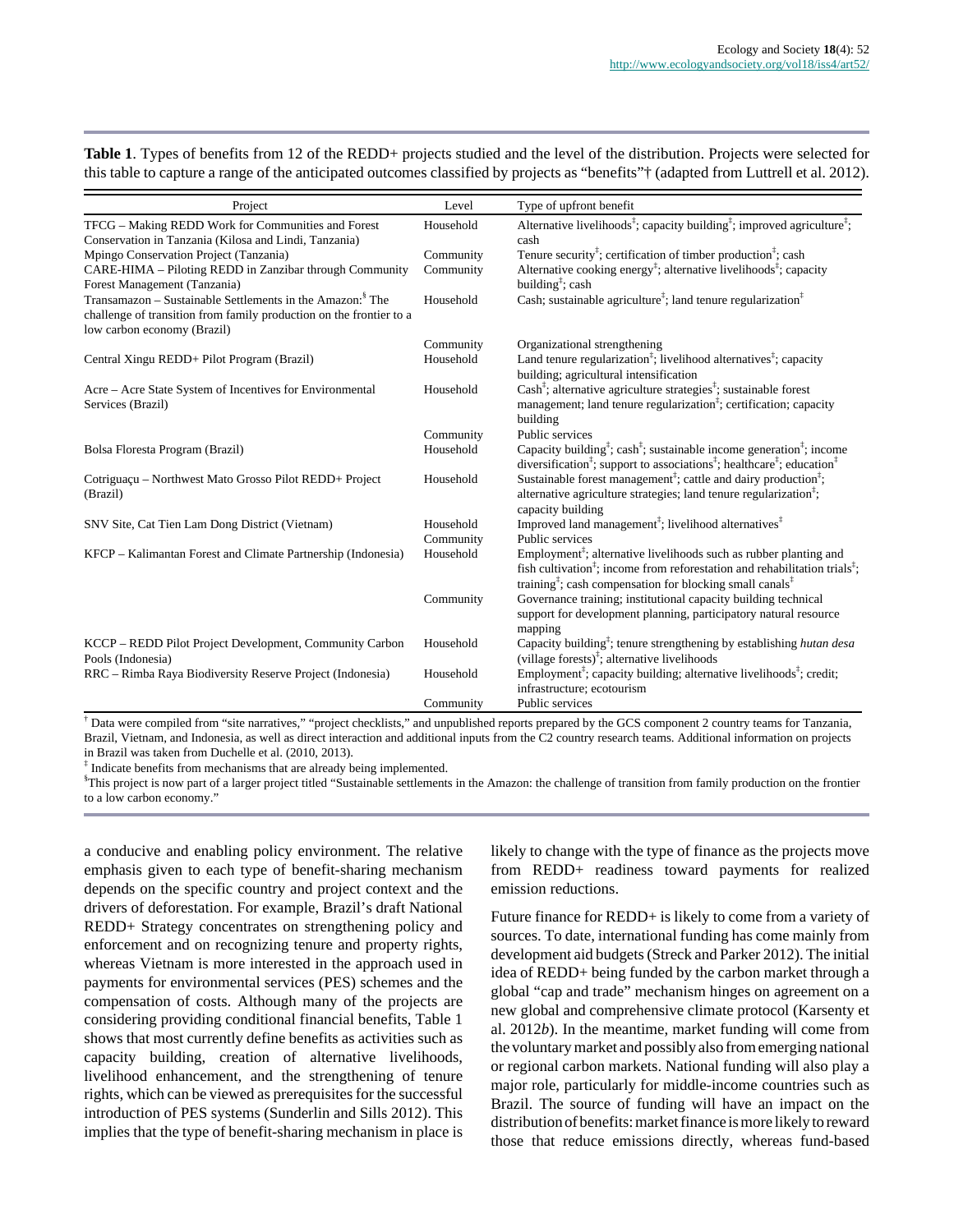**Table 2**. Examples of rationales shaping REDD+ benefit-sharing policy and practice in four key REDD+ countries (adapted from Luttrell et al. 2012).

| Country       | REDD+ benefit-sharing policy and practice                                                                                                                                                                                                                                                                                                                                                                                                             | Benefit-sharing rationale<br>(s)                |
|---------------|-------------------------------------------------------------------------------------------------------------------------------------------------------------------------------------------------------------------------------------------------------------------------------------------------------------------------------------------------------------------------------------------------------------------------------------------------------|-------------------------------------------------|
| <b>Brazil</b> | The draft National REDD+ Strategy focuses on the recognition of property rights and decentralization. A<br>number of state and substate projects (see Table 1) are defining their own benefit-sharing arrangements. The<br>definition of property rights is an important focus.                                                                                                                                                                       | Legal rights                                    |
|               | No national carbon rights legislation has been enacted but Amazonas, Acre, Tocantins, and Mato Grosso have<br>moved ahead to pass state legislation.                                                                                                                                                                                                                                                                                                  | Legal rights                                    |
|               | The "safeguard" function of benefit sharing is being emphasized (Gebara 2011, MMA 2012). The Ministry of<br>Environment is leading an initiative to create a safeguards system that includes equitable benefit sharing as one<br>possible safeguard (Vértice Associados 2011).                                                                                                                                                                        | Pro-poor                                        |
|               | Two influential models for subnational funding allocation (Moutinho et al. 2011, MMA 2012) suggest that<br>funding could be allocated (i) according to the contribution to reducing emission reductions and the maintenance stewardship<br>of forest stock or (ii) depending on the contribution of specific land use categories (e.g., indigenous lands,<br>extractive reserves) to the reduction of deforestation and conservation of forest stock. | Emission reductions and                         |
|               | Lobbying for recognition of the role of forest stewards is widespread (e.g., Nepstad et al. 2007, Moutinho et al.<br>2011)                                                                                                                                                                                                                                                                                                                            | Stewardship                                     |
|               | Some states, among them Mato Grosso, are targeting the highest emitters (Moutinho et al. 2011)<br>Some NGOs, such as the Amazon Environmental Research Institute (IPAM) and the Socio-Environmental<br>Institute (ISA), and REDD+ projects are emphasizing the importance of giving compensation for<br>implementation and opportunity costs (Nepstad et al. 2007, May et al. 2011, Moutinho et al. 2011).                                            | <b>Emission</b> reductions<br>Cost compensation |
| Indonesia     | A common view in the policy debate is that incentive structures should encourage project developers to engage<br>in REDD+. This is reflected in Ministry of Forestry Regulation No. 36/Menhut-II/2009, which specifies the<br>proportions of REDD+ revenue that will accrue to each group and suggests that higher proportions of revenue<br>will accrue to project developers or communities than to the state.                                      | Facilitation                                    |
|               | A Ministry of Forestry regulation states that benefits should be distributed to communities adjacent to the<br>REDD+ project site. However, a concern is that customary/local communities may have less involvement in<br>REDD+ benefit sharing than other actors because customary communities find it harder to define themselves<br>legally (Indrarto et al. 2012).                                                                                | Legal rights and pro-poor                       |
| Tanzania      | The 2012 National REDD+ Strategy emphasizes the importance of all groups benefiting equally.<br>An important concern in the policy debate is whether REDD+ benefit sharing should follow tenure regimes for<br>land and forest (national- and project-level interviews, 2011-2012).                                                                                                                                                                   | Stewardship<br>Legal rights                     |
|               | Tanzania's National REDD+ Framework (United Republic of Tanzania 2009) and TFWG (2010) focus on<br>options for (i) rewards for emission reductions and (ii) compensation for implementation and opportunity costs.<br>The Framework calls for payments to be based on performance.                                                                                                                                                                    | Emission reductions and<br>cost compensation    |
|               | A concern at the project level is ensuring that upfront payments can serve to encourage early commitments<br>(project-level interviews, 2011-2012).                                                                                                                                                                                                                                                                                                   | Cost compensation                               |
| Vietnam       | The policy debate has favored a performance-based approach, as seen in the country's PES schemes and the<br>compensation of costs incurred (To et al. 2012).                                                                                                                                                                                                                                                                                          | Emission reductions and<br>cost compensation    |
|               | The importance of cobenefits is receiving attention in the policy debate; for example, the UN-REDD Programme<br>and the NGO SNV are exploring the use of an R coefficient for calculating payments based on both emission<br>reductions and socio-environmental impacts (UN-REDD Programme 2010).                                                                                                                                                     | Cost compensation and<br>pro-poor               |

finance such as development aid can allow a more flexible approach to benefit sharing.

With the possible exception of Brazil, there is little clarity in any of the countries about the institutional governance arrangements for the transfer of REDD+ finance. Projectbased REDD+ involves a contract between the provider and the buyer, but can be more removed from state structures, whereas national systems designed to reward national performance have a wider range of players and more layers of subnational systems to accommodate (UN-REDD Programme 2010). Many countries have several alternative proposals on the table. For example, Tanzania's National REDD+ Strategy proposes a centralized national REDD+ system with payment into a National Trust Fund, whereas Tanzanian projects, and the Readiness Preparation Proposal, are proposing a nested

approach that allows for direct international payments to projects. In Indonesia and some other countries, multiple processes of defining benefit-sharing mechanisms are underway, although the legality of the arrangements being proposed is not clear. The fact that many REDD+ projects are operating in insecure legal and policy frameworks means that existing benefit-sharing arrangements could be subject to upheaval once the national-level policy is formalized.

# **WHO SHOULD BENEFIT FROM REDD+?**

#### **Theoretical principles of distributive equity**

The objectives of REDD+ are often characterized in terms of the "3E" criteria of effectiveness, efficiency, and equity outcomes. In the REDD+ context, effectiveness is a measure of "the amount of emissions reduced or removals increased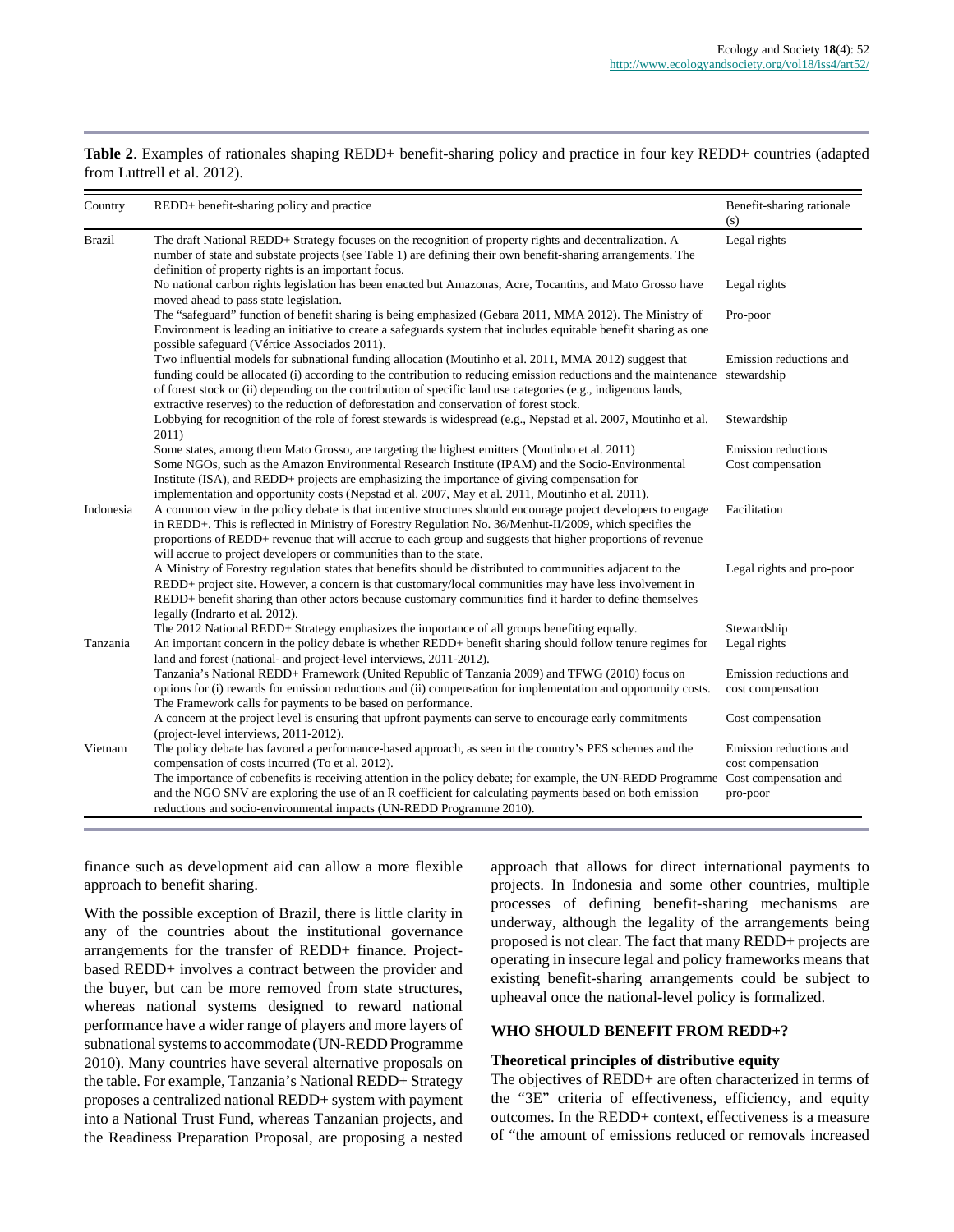| Theory      | Principle for the distribution of benefits (and costs)                                                                                                                                                                                                                                                                                                                                                                            | Benefit-sharing rationale           |
|-------------|-----------------------------------------------------------------------------------------------------------------------------------------------------------------------------------------------------------------------------------------------------------------------------------------------------------------------------------------------------------------------------------------------------------------------------------|-------------------------------------|
| Merit-based | Distribution should be proportional to the contribution or inputs of the stakeholders (Pascual et<br>al. 2010). Konow (1996) uses the term "accountability principle" to suggest that distribution                                                                                                                                                                                                                                | Emission reductions<br>Facilitation |
|             | should be relative to work effort and Miller (1999) refers to "desert": that superior performance<br>should attract superior recognition. Pascual et al. (2010) distinguish between the criteria of<br>"compensation" for foregone benefits related to the provision of the service and the "actual"<br>provision" of the service.                                                                                                | Cost compensation                   |
| Needs-based | Distribution should be according to needs and those with the greatest needs should receive a                                                                                                                                                                                                                                                                                                                                      | Pro-poor                            |
|             | higher reward (Rawls 1979, Dobson 1998, Konow 2001) in order to ensure that the position of<br>the least advantaged individuals is as high as possible (Pascual et al. 2010).                                                                                                                                                                                                                                                     | Stewardship                         |
| Egalitarian | Distribution should be equal among all providers of a service independent of the cost and level<br>of service provision (Pascual et al. 2010).                                                                                                                                                                                                                                                                                    | Stewardship                         |
| Libertarian | Distribution should be according to property rights and the moral of liberty of action. Right-<br>libertarianism supports private rights and argues that natural resources should be appropriated<br>by those who discover them, claim them, or provide labor inputs. Left-libertarianism advocates<br>for common ownership and that those who claim rights should pay others for the value of those<br>rights (Vallentyne 2010). | Legal rights                        |

**Table 3**. Relationship between selected principles of distributive equity (following McDermott et al. 2012 and Pascual et al. 2010) and the benefit-sharing rationales.

by REDD+ actions" and efficiency a measure of "the costs of these emissions reductions or removal increases" (Angelsen 2009:5). A far more complex debate has emerged in the literature about the definition of "equity," which Konow (2001) describes as an idea that resists simple formulations. In this paper, we refer to Corbera et al.'s (2007:589, following Dobson 1998) definition that "equity relates to the distribution of socio-economic factors and goods in a society according to an agreed set of principles or criteria, which often include principles such as desert and need." Common to many of the discussions around equity are notions of fairness, justice, and distributional consequences (Konow 2001, Adger et al. 2003). Several authors have proposed frameworks to distinguish between different dimensions of equity, for example between distributive and procedural equity. Distributive equity refers to the allocation of outcomes and their impacts on different stakeholders in terms of costs, risks, and benefits (Corbera et al. 2007, Proctor et al. 2008, Pascual et al. 2010, McDermott et al. 2012). Within the dimension of distributive equity are a number of principles that can be traced back to different rulesbased theories related to distributive justice (Table 3). These include the "merit-based" principle that distribution should be proportional to contribution, the "needs-based" principle that distribution should be according to need, the "egalitarian" principle of equal distribution, and the "libertarian" principle that distribution should be according to property rights.

Another element of equity, namely procedural equity, refers to participation in decision making and inclusion and negotiation of competing views (Brown and Corbera 2003). Central to the emphasis on procedural equity is the notion that it strengthens legitimacy. To be legitimate, a system must be justifiable, according to given moral principles and social norms (Johnson 1997, Jentoft 2000), with evidence of consent (Beetham 1991) and acknowledgment by the governed to validate the ruler's claim to authority (Weber 1978).

A third dimension of equity has also been proposed, one that McDermott et al. (2012) term "contextual equity" and that Brown and Corbera (2003) refer to as "equity of access" to resources and markets. This dimension reflects a broader argument (see, for example, Miller 1999) that what is perceived as equitable is not universal but rather depends on the specific context in which decisions about the distribution of resources are made (Konow 2003, Schokkaert and Devooght 2003, Muradian et al. 2010). For example, contextual factors such as capacity, power, cultural values, social capital, and the level of dependence on forest have important effects on the equity of distribution (Konow 2001). In this sense, some "indirect benefits" such as tenure reform, capacity building, or improved governance could also be categorized as "contextual" features, in that they constitute the necessary preconditions for benefiting from the implementation of REDD+.

# **A typology of benefit-sharing rationales**

Through our analysis of current practices and debates on sharing benefits from REDD+, we identified a typology of six rationales for the distribution and targeting of benefits that cut across all three objectives of effectiveness, efficiency, and equity. These six rationales represent different justifications for the allocation of benefits, namely that:

- benefits should go to actors with legal rights ("legal rights" rationale);
- benefits should go to those actors achieving emission reductions ("emission reductions" rationale);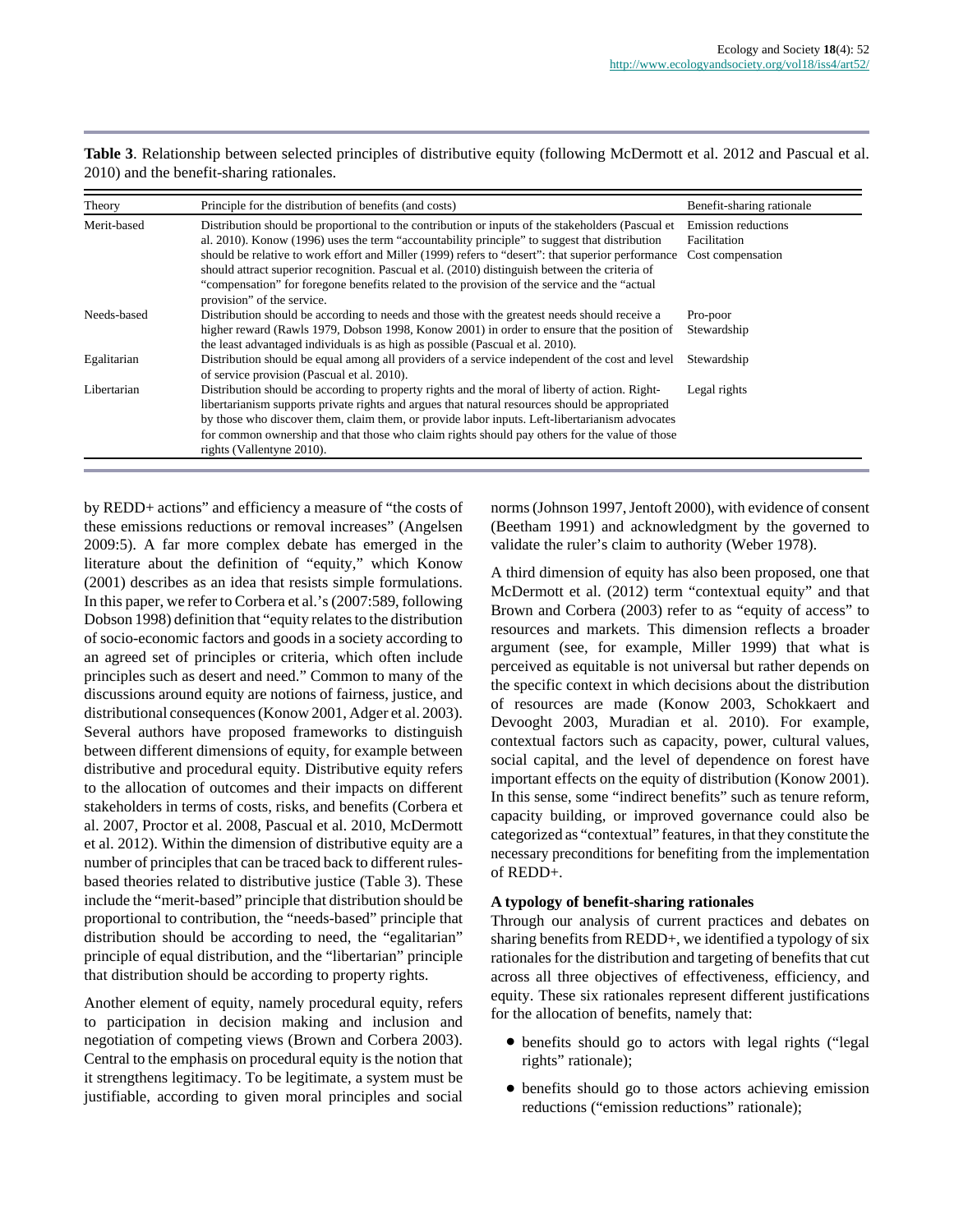- benefits should go to low-emitting forest stewards ("stewardship" rationale);
- those actors incurring costs should be compensated ("cost compensation" rationale);
- benefits should go to effective facilitators of REDD+ implementation ("facilitation" rationale);
- benefits should go to the poorest ("pro-poor" rationale).

Hajer (1993) highlights that, in the case of environmental politics, complex policy problems are often mirrored by complex political arguments that draw on more than one discourse. Benefit sharing is no exception. We show how each rationale can be related to one or more principle of distributive equity principles (see Table 3), although in practice the choice of rationale may reflect other factors as well.

The rationales were identified through the analysis of policy documents, secondary literature and media reports, semistructured interviews, and quantitative surveys carried out at national and project levels. In particular, we examined the discourses expressing each rationale as they emerged in the benefit-sharing debate as well as the specific planned and actual REDD+ actions related to benefit sharing. Examples of how we ascribed design features of benefit-sharing mechanisms, proposed and actual, to each rationale are shown in Tables 2 and 4. As seen in the tables, multiple rationales may be in play in a single country or project, which reflects the diversity of underlying discourses about benefit sharing. Again, it is important to note differences in the use of the term "benefits": in some rationales, "benefits" are defined as including compensation for implementation and opportunity costs, whereas others refer only to net gains or rent.

## **Benefit-sharing rationale I: benefits should go to actors with legal rights related to carbon emission reductions ("legal rights" rationale)**

One rationale that is prevalent in the benefit-sharing debate in all countries is that benefits should be distributed to those with a legal claim or right, whether statutory or customary, to any benefits associated with carbon emission reductions. This rationale is related to theories on libertarian justice (see Table 3). This rationale is particularly strong in Tanzania and Brazil (see Table 2), which is perhaps a reflection that land and forest resource rights are more clearly defined in these countries; in most countries, rights to carbon sequestration and storage (carbon rights) have not been clarified. None of the countries studied has national legislation on carbon rights, and as a result most REDD+ projects are operating in a vacuum of uncertainty over the legal right to benefit from payments for carbon emission reductions.

In the absence of that clarity, existing land and forest tenure rules and current policies for rights to forest resources can be assumed to serve as the basis for allocating payments for carbon emission reductions (Cotula and Mayers 2009). However, in those countries, e.g., New Zealand until 2008, and states, e.g., Amazonas and Acre in Brazil, where carbon rights are clarified legally, the rights do not reflect existing land and forest tenure because the carbon rights were vested in the state regardless of land and forest tenure (Peskett and Harkin 2007, Karsenty et al. 2012*a*).

Legal rights vary within a "bundle" of property rights, ranging from usufruct rights, or the right to earn income from a resource, to the right to transfer the resource to others (McKean 2000, Segal and Whinston 2013). Ownership of land or trees does not necessarily give the owner a legal right to benefit from carbon sequestration or reductions in carbon emissions. Peskett and Brodnig (2011) argue (following Streck and Sullivan 2007; see also Takacs 2009) that the term "carbon rights" has two different aspects:

- **1.** The property right to the sequestered carbon itself, which is physically contained in land, trees, and soil, does not necessarily have to coincide with the property right to the physical resources.
- **2.** The right to benefit from selling carbon credits is distinct from the property right to sequestered carbon. Where there is no explicit law on the right to sequestered carbon, legal rights to sell carbon credits can be associated with the right to the underlying asset, activity, or resource. If the legal status is not clear, contracts become important for clarifying rights and responsibilities (Norton Rose 2010).

Therefore, a central consideration is whether the state will claim separate rights to benefit from trading carbon credits even in contexts where land or forest is privately or communally owned. In Tanzania, most REDD+ projects are taking place on land registered as Village Forest Reserves. Because communities that own Village Forest Reserves have the right to the revenue and benefits arising from them (United Republic of Tanzania 1998), there is no legal requirement for the income from these projects to go to the central government. However, despite the relative clarity of the laws in Tanzania, national-level actors have exhibited some resistance to the decentralization and devolution of decision-making power and rights to communities, based on the view that the entire nation should benefit from forest resources and not only those living in forest areas (interviews with national stakeholders, 2012).

If the national government claims rights to the benefits from carbon emission reductions, a national benefit-sharing mechanism needs to address not only how to distribute the revenue from any carbon credits but also the creation of incentives at lower scales to encourage those responsible for deforestation and forest degradation to reduce these activities. If rights are assigned to households or communities, further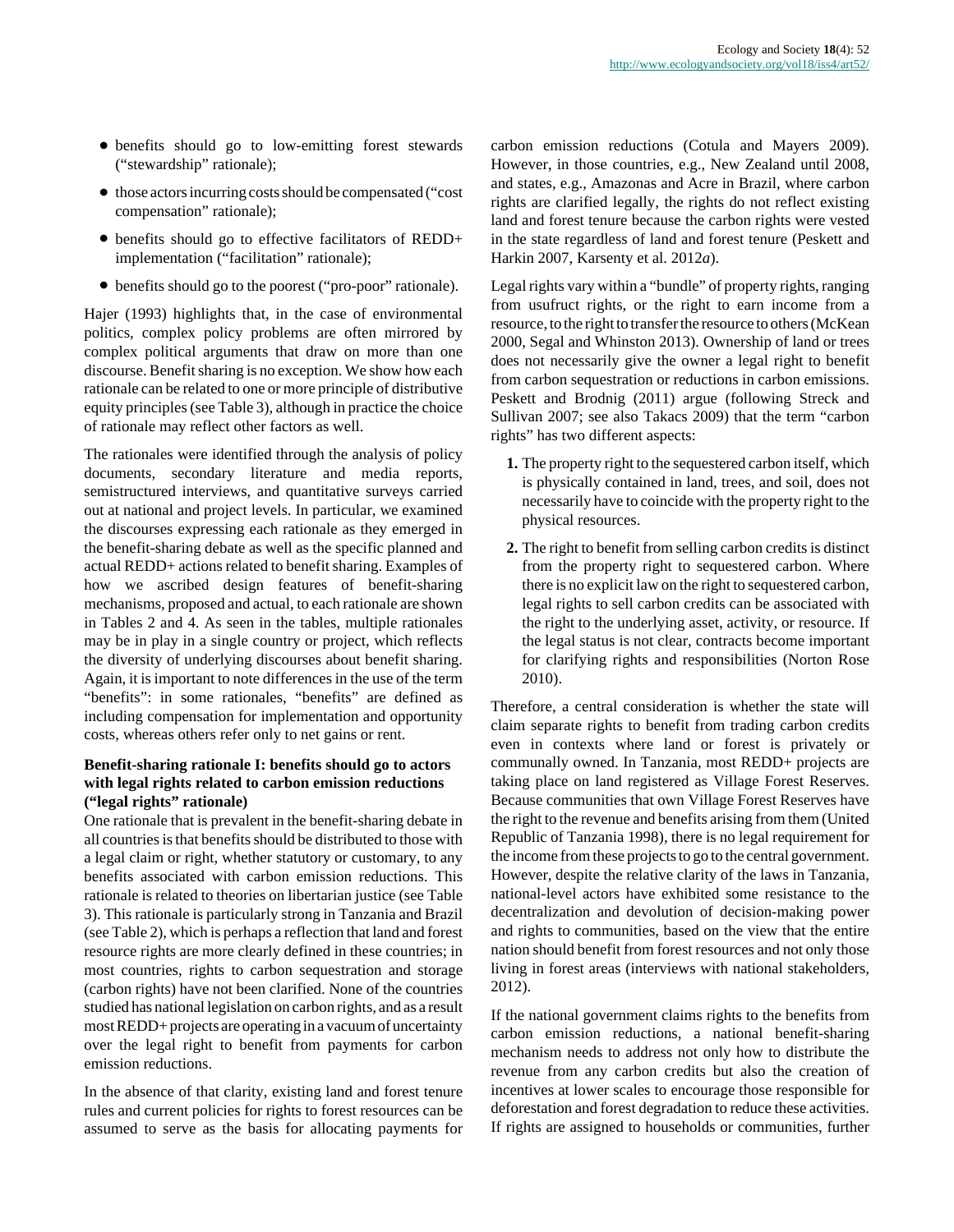**Table 4**. Plans for sharing of benefits and the associated rationales [in brackets] in 10 REDD+ projects. Projects were selected for this table to reflect a range of benefit-sharing rationales.†

| Project                                                                                                                                                 | Timing of benefit and for what                                                                                                                                                                                                                                                                                                                                                                                                                                                                                                                                                                                                                                                                                                                                                                                             | To whom                                                                                                                                                                                                                                                                                                                                                                                                                                                 |
|---------------------------------------------------------------------------------------------------------------------------------------------------------|----------------------------------------------------------------------------------------------------------------------------------------------------------------------------------------------------------------------------------------------------------------------------------------------------------------------------------------------------------------------------------------------------------------------------------------------------------------------------------------------------------------------------------------------------------------------------------------------------------------------------------------------------------------------------------------------------------------------------------------------------------------------------------------------------------------------------|---------------------------------------------------------------------------------------------------------------------------------------------------------------------------------------------------------------------------------------------------------------------------------------------------------------------------------------------------------------------------------------------------------------------------------------------------------|
| TFCG (Tanzania)                                                                                                                                         | Upfront funds, conditional on full participation in conservation activities. The<br>amount of funds paid is a little below what would be paid should emissions be<br>reduced to the expected level. The amount allocated to each village is based on<br>the area of forest reserved minus leakage [emission reductions].                                                                                                                                                                                                                                                                                                                                                                                                                                                                                                   | REDD+ dividends will be paid to every<br>qualifying individual (including up to three<br>children per household, received by their<br>mothers) [pro-poor].<br>Payments will be allocated to those who have<br>land/forest ownership [legal rights].                                                                                                                                                                                                     |
| Mpingo Conservation<br>Development Initiative<br>(Tanzania)                                                                                             | Performance-based [emission reductions]. No upfront funding is provided but the<br>communities are benefitting from upfront support in the form of free facilitation<br>for Forest Stewardship Council (FSC)-certified timber through participatory<br>forest management opening up a potential revenue stream.                                                                                                                                                                                                                                                                                                                                                                                                                                                                                                            | Payments will be allocated to those who have<br>land/forest ownership [legal rights].<br>5% of revenue from certified timber is paid<br>to the District Council [facilitation].<br>The project proponent and community are<br>negotiating the percentage arrangement to be<br>paid to the project to cover administration<br>costs [facilitation].                                                                                                      |
| <b>CARE-HIMA</b><br>(Tanzania)                                                                                                                          | Upfront benefits in the form of conservation grants [cost compensation]; the<br>share of funds is determined according to pro-poor [pro-poor] and environmental<br>criteria. Future benefits will be linked to performance [emission reductions].                                                                                                                                                                                                                                                                                                                                                                                                                                                                                                                                                                          | Payments will be allocated to those who have<br>land/forest ownership [legal rights].                                                                                                                                                                                                                                                                                                                                                                   |
| TaTEDO – Community<br><b>Based REDD</b><br>Mechanisms for<br>Sustainable Forest<br>Management in Semi-<br>Arid Areas (Tanzania)<br>Transamazon (Brazil) | Upfront payments based on efforts in the implementation of management plan,<br>the area of forest, and carbon baseline data; later payments will be performance-<br>based [emission reductions]. Every member in the group has to adhere to certain<br>management requirements such as the minimization of use and harvest and<br>maintenance of land use. The 5% going to the project will be used for managing<br>the <i>ngitili</i> (traditional forest management) groups and the 3% to the militias will<br>be used for law enforcement and patrolling [cost compensation].<br>Upfront benefits [cost compensation], performance-based benefits based on the<br>amount of forest protected [stewardship], zero deforestation [emission]<br>reductions], compliance with community agreements, and membership in rural | Payments will be made to Ngiliti (traditional<br>forest management) owners (83%) [legal<br>rights]), village government (7%), village<br>level Ngitili group (5%), Sungu-Sungu group<br>(village militia) that patrols Ngitilis (3%)],<br>and district level Ngitili Association (2%)<br>[cost compensation].<br>Cash and in-kind benefits will be delivered to<br>small-scale farmers, but not to large<br>landowners or timber extractors [pro-poor]. |
| Central Xingu REDD+<br>Pilot Program (Brazil)                                                                                                           | workers union).<br>Upfront benefits in the form of a rural environmental registry (CAR) and<br>restoration plan (PRAD); conditional benefits in the form of technical assistance<br>and technology transfer. The development of the CAR and the PRADs is one of                                                                                                                                                                                                                                                                                                                                                                                                                                                                                                                                                            | In-kind benefits will be delivered to private<br>landholders [legal rights], indigenous groups,<br>and protected areas managers [stewardship].                                                                                                                                                                                                                                                                                                          |
| Acre (Brazil)                                                                                                                                           | the conditions for receiving further benefits.<br>Upfront benefits and conditional benefits in the form of technical support for<br>sustainable production and cash. Benefits allocated for increasing production in<br>deforested areas and carbon stocks in deforested areas [emission reductions].                                                                                                                                                                                                                                                                                                                                                                                                                                                                                                                      | Benefits will go to private and rural<br>settlement properties [legal rights].                                                                                                                                                                                                                                                                                                                                                                          |
| Bolsa Floresta Program<br>(Brazil)                                                                                                                      | Conditional benefits; monthly payment of BRL 50 reals (US\$30) per household<br>directed to the women. Families commit to zero deforestation [emission<br>reduction], good agricultural practices, and to enrolling their children in school<br>[pro-poor]. Annual investments in village associations, sustainable production,                                                                                                                                                                                                                                                                                                                                                                                                                                                                                            | Recipients of benefits are participating<br>households, communities, and associations.<br>Benefits are offered to all residents in<br>protected areas selected for the program.                                                                                                                                                                                                                                                                         |
| KFCP (Indonesia)                                                                                                                                        | and social benefits such as education and health infrastructure.<br>Upfront benefits in the form of payments to individuals and alternative<br>livelihoods programs [pro-poor]; performance-based payments are planned based<br>on mutually agreed targets and indicators linked to emission reductions [emission<br>reductions]; upfront payments to individuals for work and materials provided to<br>achieve those targets [cost compensation].                                                                                                                                                                                                                                                                                                                                                                         | Payments and in-kind benefits go to villages,<br>households, and individuals                                                                                                                                                                                                                                                                                                                                                                            |
| $\text{CED} - \text{Payment}$ for<br><b>Ecosystem Services</b><br>project in Cameroon<br>South and East Region<br>(Cameroon)                            | Performance-based payments [emission reductions]. Forest areas have been<br>divided into "sectors," with a maximum payment amount designated for each<br>sector. Percentages of that amount will be allocated in areas with no clear-felling<br>according to the following criteria: (i) 100% of the maximum amount if the land<br>area opened for farming is less than 3 ha; (ii) 50% if the area opened is 3–4 ha;<br>(iii) zero if the area opened is more than 4 ha [emission reductions].                                                                                                                                                                                                                                                                                                                             | Payments will be made to Community<br>Activity Groups created by the project.                                                                                                                                                                                                                                                                                                                                                                           |

†Data were compiled from "site narratives," "project checklists," and unpublished reports prepared by the GCS component 2 country teams for Tanzania, Indonesia, Brazil, and Cameroon, as well as direct interaction and additional inputs from these teams. Additional information on projects in Brazil was taken from Duchelle et al. (2010).

attention may be required to tackle the drivers of carbon emissions, because those given the legal rights may not be responsible for high-emitting behavior.

Basing a benefit-sharing mechanism on a legal rights rationale may have the effect of further disadvantaging the poor. Poor forest users seldom possess legally recognized rights to land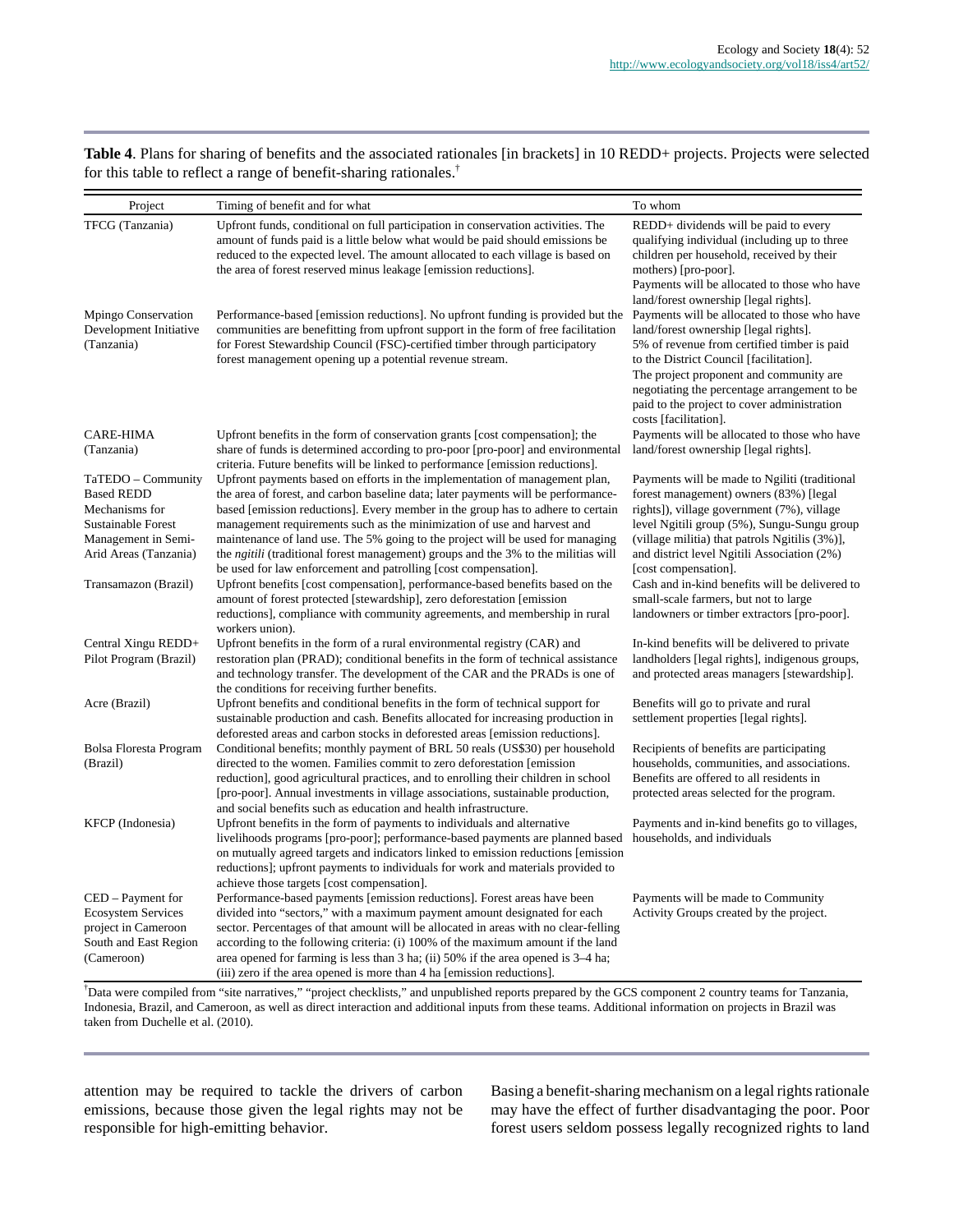**Table 5**. Legal status of land uses associated with carbon emissions in eight REDD+ projects, indicating potential equity problems arising from basing benefit sharing on a "legal rights" rationale. Projects were selected for this table to reflect a range of land use activities.†

|                                                                                          | Main potential drivers of carbon emissions                                                                                       |                                                                                                                                                                                                                               |                                                                                                                                  |
|------------------------------------------------------------------------------------------|----------------------------------------------------------------------------------------------------------------------------------|-------------------------------------------------------------------------------------------------------------------------------------------------------------------------------------------------------------------------------|----------------------------------------------------------------------------------------------------------------------------------|
|                                                                                          | Legal                                                                                                                            | Legally ambiguous                                                                                                                                                                                                             | Illegal                                                                                                                          |
| Katingan Conservation Area<br>(Indonesia)                                                | Timber harvesting, oil palm and<br>mining concessions (avoided),<br>swidden                                                      | Seasonal hunting and fishing,<br>collection of nontimber forest<br>products                                                                                                                                                   | Small-scale logging                                                                                                              |
| KCCP (Indonesia)                                                                         | Large-scale oil palm                                                                                                             | Swidden, small- and large-scale<br>logging                                                                                                                                                                                    | Small-scale mining                                                                                                               |
| (Brazil)                                                                                 | Central Xingu REDD+ Pilot Program Large-scale $\log\frac{1}{2}$ and small-scale<br>cattle ranching                               | Swidden, extraction of nontimber<br>forest products, mining, agriculture                                                                                                                                                      | Small- and large-scale logging,<br>small- and large-scale cattle<br>ranching, commercial fishing                                 |
| Transamazon (Brazil)                                                                     | Small- and large-scale ranching,<br>small- and large-scale logging,<br>swidden, subsistence hunting, small-<br>scale agriculture |                                                                                                                                                                                                                               | Commercial hunting, swidden, small-<br>scale agriculture, small- and large-<br>scale ranching, small- and large-scale<br>logging |
| <b>Mpingo Conservation Development</b><br>Initiative (Tanzania)                          |                                                                                                                                  | Pastoralism, large-scale land<br>acquisition for agriculture (including<br>biofuels), agricultural burning,<br>charcoal production, burning for<br>hunting, honey collection, safety,<br>visibility, and shifting agriculture | Timber harvesting                                                                                                                |
| CARE-HIMA (Tanzania)                                                                     | Logging, settlements, tourism                                                                                                    | Agriculture, firewood collection,<br>charcoal making                                                                                                                                                                          | Logging                                                                                                                          |
| TaTEDO (Tanzania)                                                                        | Grazing, charcoal making, firewood                                                                                               | Swidden                                                                                                                                                                                                                       |                                                                                                                                  |
| JGI - Building REDD Readiness in<br>the Masito Ugalla Ecosystem Pilot<br>Area (Tanzania) |                                                                                                                                  | Swidden                                                                                                                                                                                                                       | Logging                                                                                                                          |

† Data were compiled from "project checklists" (created based on expert interviews, secondary data, and field observation) collected by CIFOR GCS REDD+ Component 2 country teams for Brazil, Indonesia, and Tanzania.

‡ The same land use can occur under multiple types of legality. In Central Xingu REDD+ Pilot Program, for example, some logging is legal and some illegal depending on the location and whether or not a permit has been obtained.

and/or forest products, often because of the high costs of getting legal recognition; they therefore use the forest illegally (Colchester et al. 2006). In some REDD+ projects, the largescale land uses, e.g., large-scale timber and oil palm concessions, targeted by the project would be classified as "legal," whereas many of the smaller-scale activities that would also be reduced as a result of the project either have no legal recognition or would be deemed "illegal" (see Table 5). In these cases, directing benefits only to those entities with legal rights would favor large-scale land users and not compensate the poor for the loss of their livelihood activities.

**Benefit-sharing rationale II: benefits should go to those who reduce emissions ("emission reductions" rationale)** The effectiveness and efficiency objectives of REDD+ focus on the goal of reduced carbon emissions and the notion that benefits should be used as an incentive to bring about a reduction in emissions. In a performance-based payment system, actors are paid for their actual performance in terms of improved forest conditions and reduced degradation in ways that can be empirically verified through higher forest carbon stocks compared with reference emission levels. This system provides a direct link between REDD+ payments and effective forest conservation activities. This rationale is related to the "merit-based" theory of "actual provision" discussed by Pascual et al. (2010), which states that the distribution of a reward should correspond to the actual level of ecosystem service provision.

One implication of this rationale is that REDD+ finance may end up being used to reward large-scale actors, the dominant emitters in many contexts, for reducing carbon emissions. This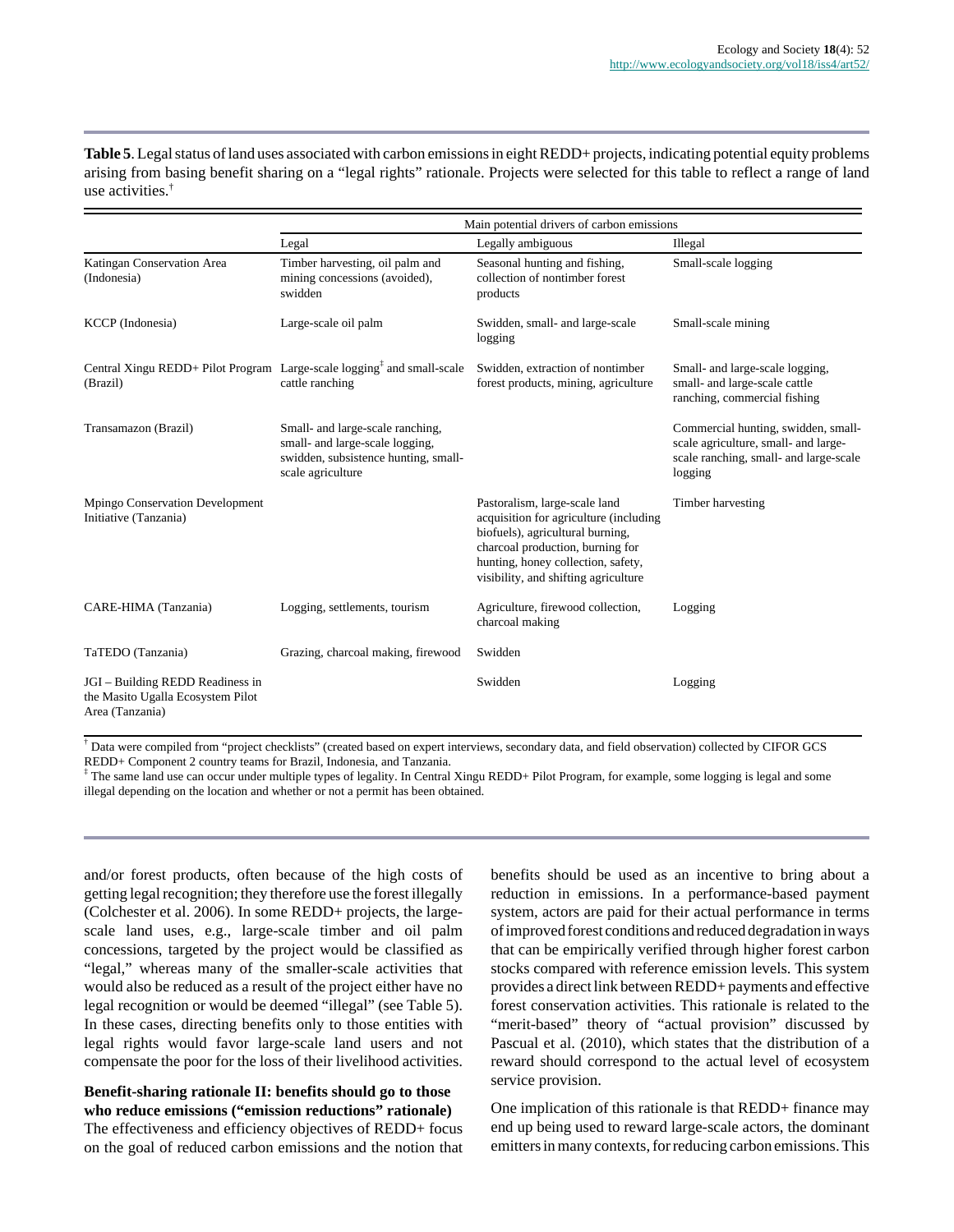can be controversial, partly because of the magnitude of the opportunity costs that these large-scale actors will incur and partly because of the concern that they will be rewarded for their poor environmental performance in the past. In Brazil, a large proportion of government and NGO/research respondents in the social organization survey disagreed with the statement that "REDD benefits should reward large-scale industries/companies for reducing forest emissions" (Fig. 1). In particular, many of the respondents from indigenous and traditional groups raised concerns that "criminals" would be rewarded, given that much of the deforestation is carried out by large private landowners that do not comply with the National Forest Code or do not have proper land titles. In Indonesia, on the other hand, this statement received strong support among government and private sector respondents, although only around half of the NGO/research respondents agreed with it.

## **Benefit-sharing rationale III: benefits should go to forest stewards ("stewardship" rationale)**

A rationale that emerges frequently in policy debates, particularly in Brazil (e.g., Nepstad et al. 2007), is that REDD+ benefits should go not only to the actors reducing emissions but also to indigenous groups or other forest users that have a record of responsible forest management (see Table 2). This rationale is partly based on the "merit" principle of equity: that benefit distribution should reward a virtuous pattern of behavior. It also owes something both to the egalitarian view that benefits should be distributed equally among all providers of a service regardless of the level of service provision, and to the needs-based theory, as it advocates for the use of REDD+ benefit-sharing mechanisms to support marginalized forest dwellers.

Under a benefit-sharing mechanism based on this rationale, a community or users that have been protecting the forests for a long time would have a strong claim to benefits from REDD+. In this view, benefits from REDD+ serve to recognize both past and current efforts and to encourage the continued protection of forests. The dilemma for REDD+ is that in many of these low-emission situations, additionality cannot be proven because there are no emissions to reduce in the first place. However, it can be argued that emissions are likely to increase in the future, because a realistic baseline is higher than a historical one, and therefore continued conservation could be considered as additional.

Recognition of good forest stewardship is evident in some of the projects studied in Peru and Brazil, where benefits are being distributed to actors that are not directly involved in deforestation as a means of encouraging collaboration and creating incentives for protecting the area. This can be seen, for example, in the BAM (Brazil Nuts Concession REDD) project in Madre de Dios, Peru, where the owners of Brazil nut concessions are given incentives to protect the forest, even though the main activities causing deforestation, agricultural clearance and illegal logging, are carried out by different actors altogether. Another example is the Bolsa Floresta Program in Brazil, whose site has undergone relatively little land use change to date, although deforestation is a long-term threat. The benefits that the program offers to families are therefore perceived not as compensation for "additional measures" to alleviate deforestation pressures but rather as a reward for those who have sustained forest permanence over the years. It is interesting to note, however, that outside of Brazil and Peru, the stewardship rationale has little presence in the design of the benefit-sharing systems at the project level (see Table 4).

# **Benefit-sharing rationale IV: actors incurring costs should be compensated ("cost-compensation" rationale)**

One view that emerges frequently in the benefit-sharing debate is that the actors that shoulder implementation, transaction, and opportunity costs should be compensated regardless of the carbon emission reductions for which they are directly responsible. However, we found that the distinction between compensation for incurred costs and rent is made explicit in only a few of the situations where this rationale has been proposed as a basis for benefit sharing.

This rationale is related to "merit-based" theories, which suggest that distribution should be proportional to inputs (Dobson 1998). Within the merit-based theories is a tension between the view that reward should be based on performance, i.e., the "actual provision" of emission reductions, and the view that any effort or inputs made toward REDD+ implementation should be rewarded. This tension is reflected in the design of many emerging benefit-sharing arrangements. It arises not only because inputs are easier to define and measure than are emission reductions and their associated opportunity costs, but also because most REDD+ projects are in the early stages of implementation and recognize the need to give actors incentives for getting involved. Although projects are striving to move toward results-based crediting, many proponents argue that it is essential to look at the potential costs arising from REDD+ and whether the actors bearing the costs are the same ones receiving compensation or rent.

Most of the REDD+ projects studied in Tanzania (see Table 4) are combining upfront funding as compensation for early inputs with plans to shift to payments based on performance. In projects such as the Tanzania Forest Conservation Group (TFCG) and *Hifadhi ya Misitu ya Asili* (HIMA), communities receive benefits as long as they implement activities that improve carbon stock, such as the development of land use plans, participatory forest management, law enforcement, or the implementation of forest management plans. This option has low transaction costs because these activities can easily be verified.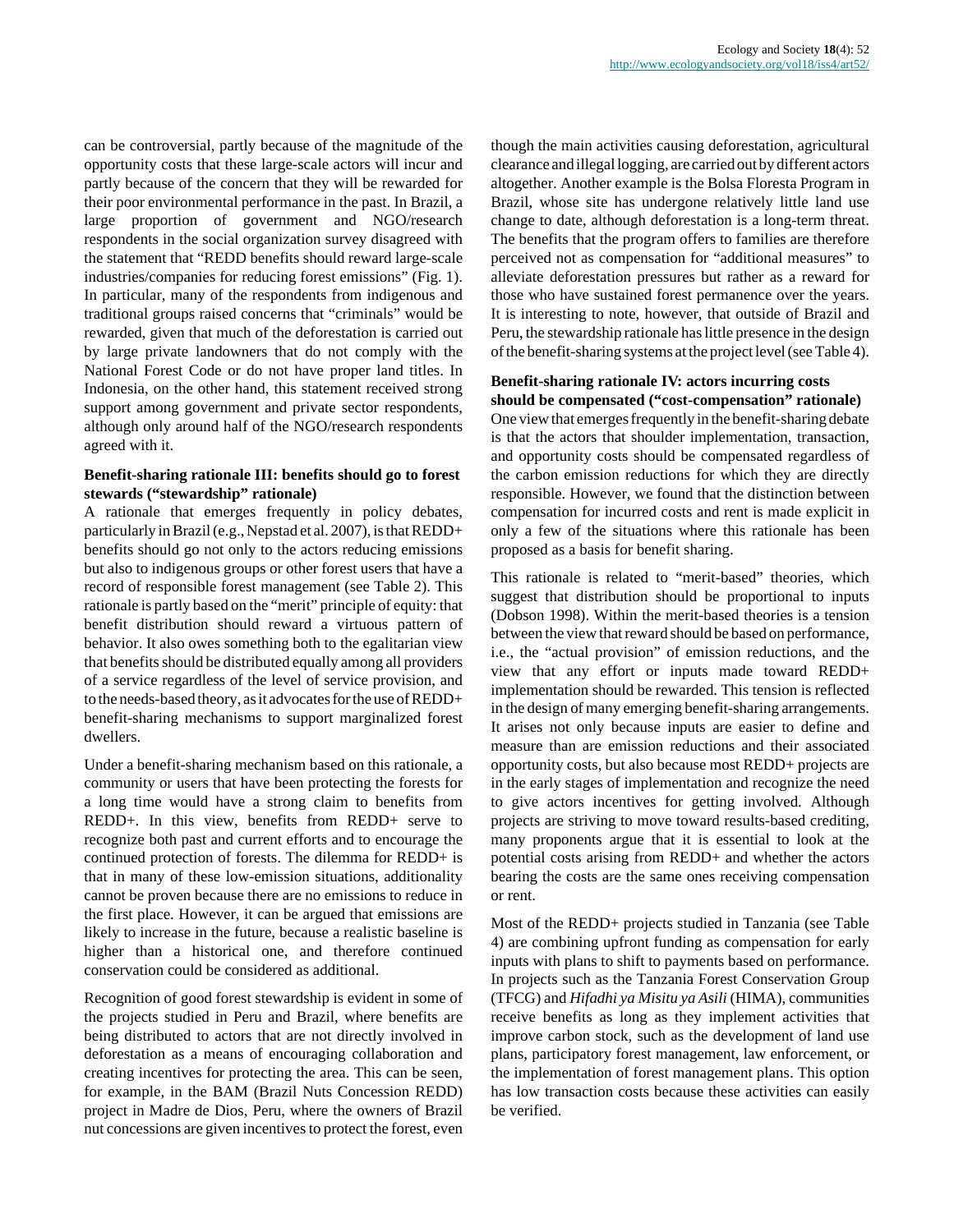**Table 6**. The "most significant" potential opportunity costs of six REDD+ projects, showing the variation in actors depending on the indicators used to define "significant." Projects were selected for this table to reflect a range of land use activities.†

| Project                                          | The carbon-emitting activity that, if reduced through REDD+, would                                          |                                                                                                   |                                                                                                                           |
|--------------------------------------------------|-------------------------------------------------------------------------------------------------------------|---------------------------------------------------------------------------------------------------|---------------------------------------------------------------------------------------------------------------------------|
|                                                  | incur the greatest financial losses<br>[cost compensation rationale]                                        | affect the greatest<br>number of people [pro-poor<br>rationale]                                   | create the most significant.<br>change in land or forest use<br>over the largest area [emission]<br>reductions rationale] |
| Katingan<br>Conservation<br>Area (Indonesia)     | Large-scale oil palm                                                                                        | Swidden, fishing, collection<br>of nontimber forest<br>products                                   | Large-scale logging<br>concessions, large-scale oil<br>palm plantations, mining,<br>swidden                               |
| Ulu Masen<br>(Indonesia)                         | Large- and small-scale logging, large<br>oil palm plantations, small-scale<br>mining and timber plantations | Agricultural expansion,<br>small-scale plantations,<br>grazing, large- and small-<br>scale mining | Large-scale logging, oil palm                                                                                             |
| Transamazon<br>(Brazil)                          | Small-scale cattle ranching                                                                                 | Swidden                                                                                           | Small-scale cattle ranching                                                                                               |
| Acre (Brazil)                                    | Large-scale cattle ranching                                                                                 | Swidden                                                                                           | Large-scale cattle ranching                                                                                               |
| Central Xingu<br>REDD+ Pilot<br>Program (Brazil) | Large-scale cattle ranching                                                                                 | Swidden, small-scale<br>logging                                                                   | Large-scale cattle ranching                                                                                               |
| $\mathrm{CED}-$<br>Nkolenyeng<br>(Cameroon)      | Small-scale logging                                                                                         | Swidden                                                                                           | Swidden                                                                                                                   |

† Data were compiled from "opportunity cost stakeholder checklists" (created based on expert interviews, secondary data, and field observation) collected by CIFOR GCS REDD+ Component 2 country teams for Brazil, Indonesia, and Cameroon.

The rationale does have several drawbacks. For example, it does not necessarily allow for a direct link between payments and reductions in deforestation and forest degradation. Furthermore, it does not account for variability in the performance of forest managers, and their incentives are weak if paid regardless of forest outcomes (TFWG 2010). An effortbased payment system also ignores the differences in opportunity costs among communities; for example, communities that succeed in halting charcoal production or shifting cultivation will incur higher opportunity costs than those that fail (TFWG 2010). In addition, because there tend to be more valuable economic opportunities in areas where forests have higher carbon content (TFWG 2010), communities in such highland areas will incur greater opportunity costs than communities in low-carbon forests, for example, miombo in southern Tanzania and coral-rag in Zanzibar (United Republic of Tanzania 2009). This is a rare example in the cases we studied, in that attention has been given to contextual equity in the debate around benefit sharing. If such cost differences are not factored in, effort-based systems could arguably be inequitable.

Designing mechanisms for compensation of opportunity costs is at an early stage in most of the projects studied. A review of projects' own assessments of their opportunity costs reveals considerable disparity between (i) the stakeholder groups that are predicted to incur the most significant opportunity costs depending on whether "significant cost" is defined in terms of the greatest financial loss, (ii) the loss of livelihood for the greatest number of people, and (iii) the most significant change in area of land or forest use (Table 6). In the examples of REDD+ projects shown in Table 6, the highest levels of potential financial loss correspond to activities with the highest forest area change and carbon emission reductions. This highlights potential trade-offs between an opportunity costs approach based on profit foregone and consideration of other equity concerns associated with the number of people whose basic livelihoods may be affected.

# **Benefit-sharing rationale V: benefits should go to effective facilitators of implementation ("facilitation" rationale)**

Also related to the "merit-based" principle of "compensation" is the rationale, running through much of the REDD+ benefitsharing debate, that a proportion of REDD+ benefits should be shared with the actors that are not necessarily forest-based but that are essential for the implementation of REDD+. These actors may include private sector proponents, NGO project proponents, or central or local government. This rationale is more explicitly about the level of "rent" that will accrue to actors rather than compensation, although making a distinction between the two presupposes that each actor is clear about the exact costs of implementation.

The proportion of the benefits that should accrue to facilitators of implementation is subject to debate in many countries. The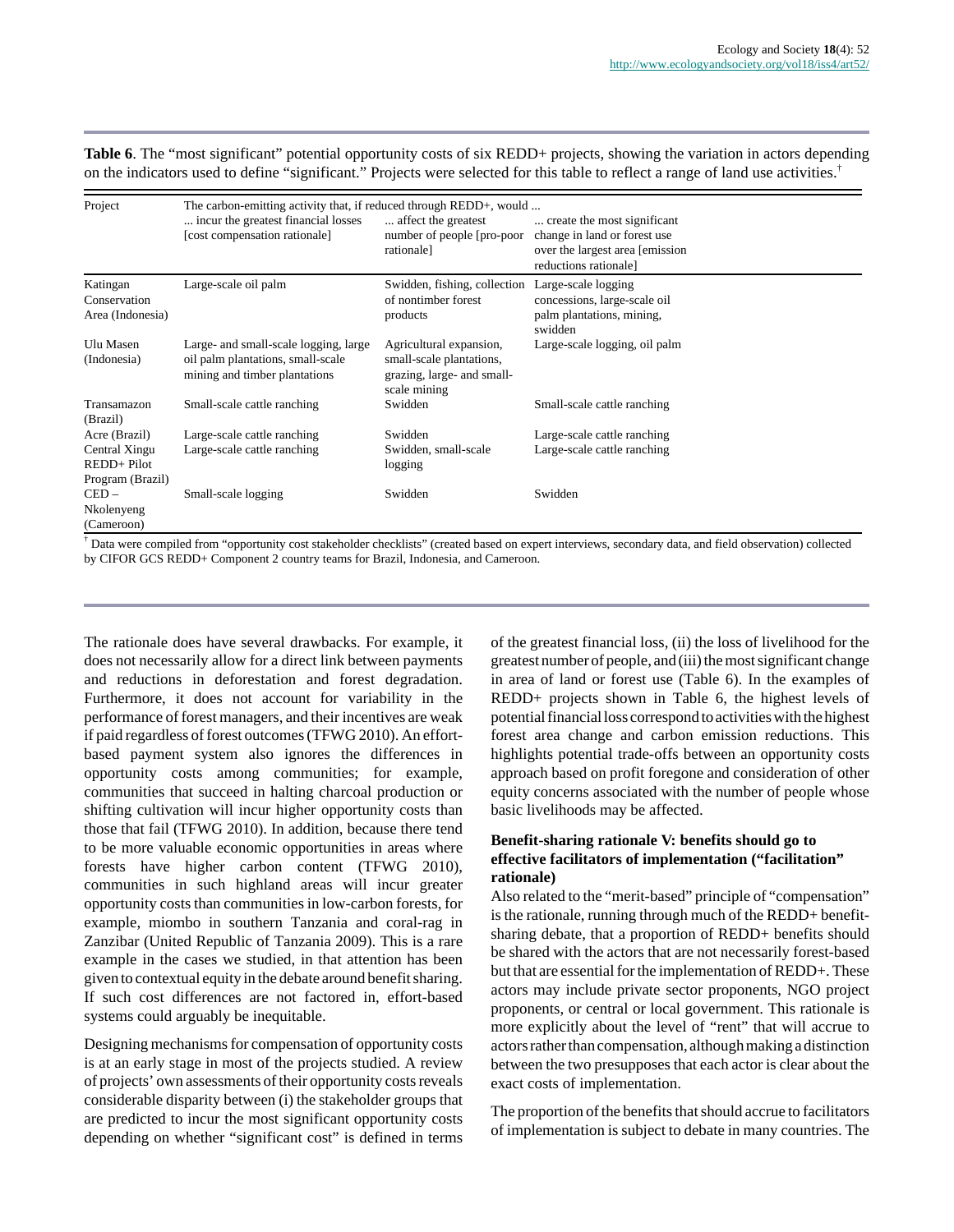debate largely concerns who should benefit from REDD+ and the legal and constitutional considerations concerning the state's right to retain revenue from privately and nationally owned goods. The challenge is to ensure that those facilitating the implementation of REDD+ receive sufficient incentives to achieve effective implementation, while at the same time guarding against them getting windfall profits, an issue discussed in the Ministry of Finance of Indonesia's Green Paper (2009). Private sector project developers in Indonesia are lobbying to influence national policy on setting benefitsharing rules, arguing that project developers require adequate compensation to cover the implementation and transaction costs they are incurring as a result of REDD+ readiness activities. In the Tanzanian projects in particular, the level of administration fees that should accrue to the facilitating organization is a key issue in negotiations with communities. A complicating factor is that, in most of the cases, project proponents are NGOs operating at a small scale and the level of "rent" that could, or should, accrue to them has not been clarified in national policy.

This question also arises in relation to the rights of governments to retain some revenue to cover their own implementation and transaction costs. As with revenue collected from forest products, central and local governments might retain revenue for admissible costs, such as setting up systems for monitoring, reporting, and verification and for enforcement (Irawan and Tacconi 2009). The UN-REDD Programme (2010) recommends that the amount retained by government should be based on performance and directly related to the costs incurred, although we recognize that the principles of "cost recovery" and "performance-based" can conflict with each other in the actual design of the rules.

A related question in the vertical benefit-sharing debate is how to distribute REDD+ rent or taxes between levels of government, including the degree to which local governments should keep locally derived revenues. The principle of subsidiarity suggests that greater efficiency is achieved by locating powers and tasks at the lowest possible administrative level (Føllesdal 1998). In the case of REDD+, however, some activities may be best handled at the central level, e.g., to contain leakage (Irawan and Tacconi 2009).

### **Benefit-sharing rationale VI: benefits should go to the poor ("pro-poor" rationale)**

The view that REDD+ benefits should flow to the poorest constitutes another influential rationale in the debate on REDD+ benefit sharing. This rationale is based on the concern that an exclusive focus on carbon emissions and compensation of costs could result in unfair distribution of REDD+ funds, e.g., by rewarding wealthy actors for reducing their illegal behavior, and thus serve to increase inequality and undermine the moral and political legitimacy of REDD+ (Kaimowitz 2008, Karsenty and Ongolo 2012). The Cancun Agreements consolidated the "pro-poor" rationale as a safeguard by establishing that REDD+ should be implemented in the context of sustainable development and poverty reduction to enhance other social and environmental benefits (UNFCCC 2010). This rationale is related to "needs-based" equity theories (Table 3). Needs-based theories have a moral basis, drawing on the principles that benefits should be distributed according to need, with those with the greatest need receiving a greater reward, and that the needs of marginalized groups, such as women, indigenous people, and vulnerable communities, should be catered for. This rationale stems from a concern that benefits will not flow to poor people and that REDD+ systems could create new risks for the poor (Peskett 2011*a*).

The statement "REDD should mainly reward local people for emission reduction activities" elicited very strong agreement from respondents to the social organization survey across all groups in both Brazil and Indonesia (Fig. 2), even among those groups that had previously said that large-scale emitters should be rewarded for reductions. Although this opinion is likely to be rooted in support for pro-poor outcomes, it may also reflect to some extent a pragmatic concern for effectiveness, given that respondents in all groups except the private sector also strongly agreed that "without involvement of local people in their implementation, REDD projects are unlikely to be effective" (Fig. 3). A significant pragmatic element to the debate lies in the idea that if REDD+ is not equitable it will not be perceived as fair (Börner and Wunder 2008), which can undermine its effectiveness, legitimacy (Peskett 2011*a*, Lindhjem et al. 2010, Costenbader 2010), and sustainability, thus leading to increased conflict (Mohammed 2011) and a higher risk of nonpermanence (IIED 2009).

Pro-poor rationales are a clear concern at the project level. As Table 1 shows, many of the projects have invested in upfront, in-kind benefits in the form of livelihood alternatives, capacity building, and tenure strengthening. However, Table 4 shows that cash payments tend not to be targeted according to the pro-poor rationale but rather tend to be shared according to the cost compensation or emission reductions rationales.

# **DISCUSSION**

The prevalence of each rationale and relative weight given to each at the national or project level vary according to several factors: the objective of REDD+ in a specific context, the nature of the REDD+ funding envisaged, the form of REDD+ activity planned, and the stakeholders involved in the design of the mechanism. In Vietnam, for example, with its extensive experience with PES schemes, the focus is on performancebased payments that can accommodate cobenefits, and hence the emission reductions and pro-poor rationales receive the most attention (see Table 2). In Tanzania, upfront payments are of interest at the project level as a means of encouraging early commitment; thus, the cost compensation rationale is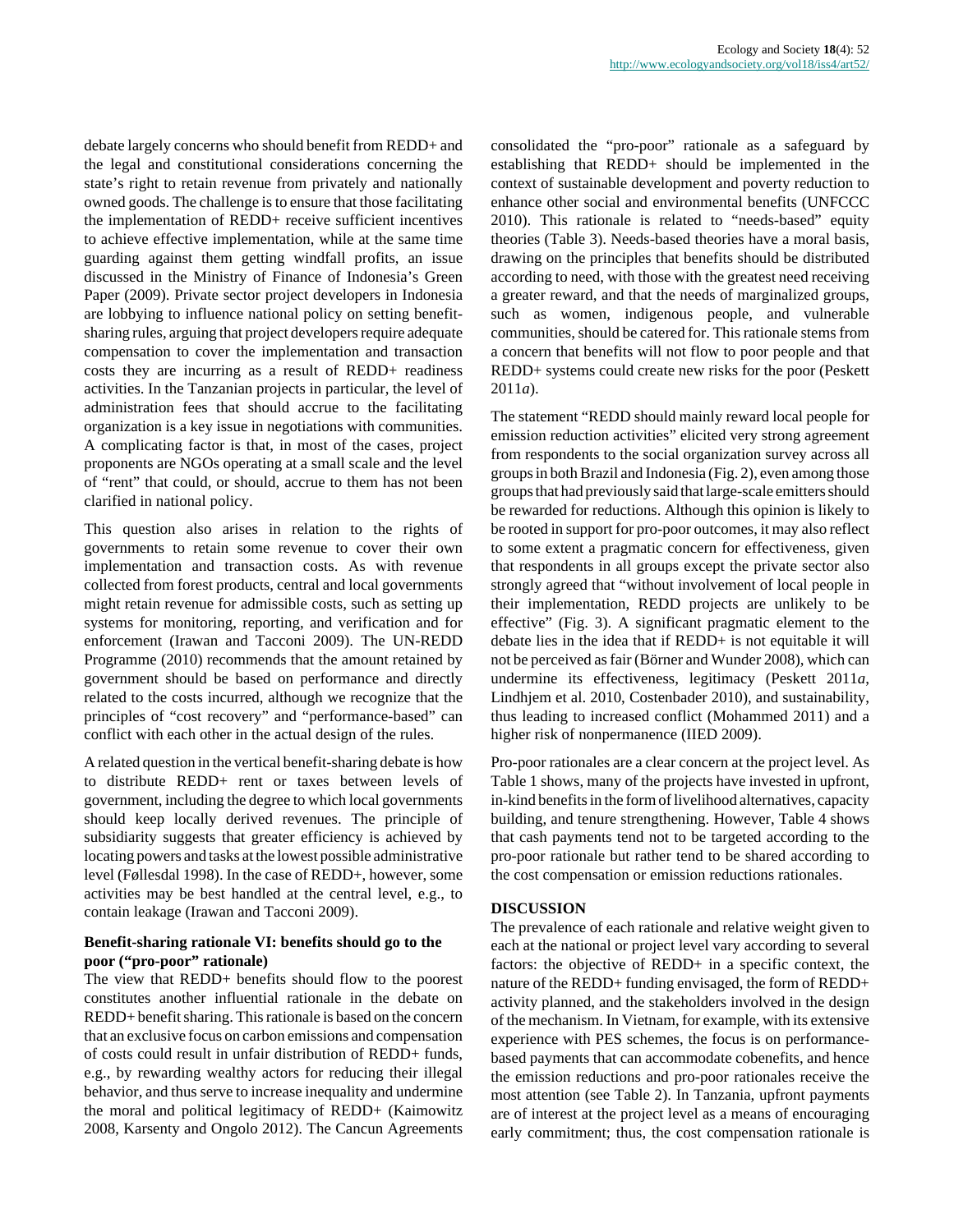prevalent (see Table 4). The emphasis in Brazil is largely on strengthening property rights (legal rights rationale) and catering to the needs of indigenous people (stewardship rationale), whereas in Indonesia the focus is simultaneously on ensuring benefits for local people (pro-poor rationale) and on creating adequate incentive structures to keep project developers involved (facilitation rationale).

It should be recognized, however, that the prevalence of a particular rationale in a context may not necessarily indicate support for the related principle of distributive equity (Table 3). For example, even though a pro-poor approach may reflect a needs-based principle, the reason for adopting a pro-poor approach may not stem from support for this principle. Rather, certain groups may be employing that principle as part of a strategy to legitimize a particular action that supports their interests while neglecting others (Brockhaus and Angelsen 2012). It is also interesting to note that the expression of views in policy debates or organizational statements in favor of a certain rationale may not always result in actions that follow the same rationale. For example, the professed support for the pro-poor rationale for benefit sharing in Brazil (see Table 2) is in contrast to practices that have favored the reward of largescale deforesting actors. Such practices include the amnesty in the Forest Code given to large landholders that operated illegally in the past (Schwartzman et al. 2012) and credit schemes that are available to large deforesting landholders (Assunção et al. 2013).

# **NEGOTIATING OBJECTIVES AND LEGITIMACY OF PROCESS**

A common feature in the countries and projects studied is a lack of clarity about which is the competent agency or group of actors to make decisions on benefit-sharing mechanisms. In some cases, this lack of clarity is stalling the development of mechanisms and therefore of REDD+ implementation. In Indonesia, the REDD+ benefit-sharing regulation developed by the Ministry of Forestry has been challenged by the Ministry of Finance, which contends that the Ministry of Forestry does not have the legal authority to make fiscal decisions (Peskett 2011*b*). At the same time, the REDD+ Task Force is developing parallel proposals for benefit sharing in connection with the Norwegian funding for REDD+. In Tanzania, there are similar debates over which ministries have the authority to make decisions about REDD+. The Department of Environment in the Vice President's Office holds the authority to make decisions on REDD+ implementation, the implementation of REDD+ projects falls under the Ministry of Natural Resources and Tourism (United Republic of Tanzania 2010), the Ministry of Finance is responsible for monitoring and ensuring revenue collection, the Ministry of Land makes decisions about land ownership, titling, and boundaries for village forestland, where most REDD+ projects are located, while the local government authority at the district level has the mandate to approve land

use plans, which are required for establishing Village Forest Reserves.

An important first step in the design of benefit-sharing mechanisms, therefore, would be to attain legal clarity on which institutions have the authority to make decisions. However, the uncertainty of what constitutes that legitimate authority is a major obstacle at the national and subnational levels. In the theoretical debate, some stress that legal authority enhances legitimacy (e.g., Beetham 1991). Others maintain that legal authority alone does not bring legitimacy (Jentoft 2000), because legal rights are not necessarily related to wider moral or ethical rights. A system that cannot be justified on grounds of social justice will be challenged, however solid its legal foundations (Rothstein 1998). Thus the clarification of carbon rights and of institutional authority over related decisions is a necessary but not sufficient step toward achieving legitimacy.

Legitimacy is a function not only of the distributional outcomes (who gets how much) but also of the procedure of designing and implementing the benefit-sharing system. "Procedural equity" is about more than the fair implementation of a fair set of rules; rather, it extends to how those rules are set up and who is present when they are made. For example, in Bolsa Floresta, carbon rights legally belong to the state but the providers of ecosystem services can gain access to benefits (Gebara 2011). However, civil society has criticized the decision-making process surrounding the creation of the program and the clarification of carbon rights for failing to involve those affected by the decisions made, including decisions made over the design of the benefit-sharing mechanisms (Pereira 2010, May et al. 2011). Without a process that is procedurally equitable, even a fair distribution based on consensus is unlikely to be able to be implemented (Pascual et al. 2010).

Attention to procedural equity remains a challenge when multiple interest groups are involved in the REDD+ arena. Each rationale is supported by distinct interest groups, each of which has its own material interests and ideology. Procedural equity in decision making can help to overcome these power imbalances. However, social and moral norms do not necessarily have a common meaning for all (Falk Moore 1983, Knight 1992, Johnson 1997). As Giddens (1981) argues, shared norms are more relevant for dominant groups, and legitimacy is less likely to be challenged by the less powerful (Scott 2001). In addition, notions of what is legitimate can also change over time (Boulding 1990).

# **CONCLUSION**

REDD+ is heavily loaded with a wide range of expectations on outcomes beyond carbon emission reductions, expectations that lie behind the diversity of rationales concerning who should benefit from REDD+. As seen, these rationales draw on different principles about what REDD+ should pay for and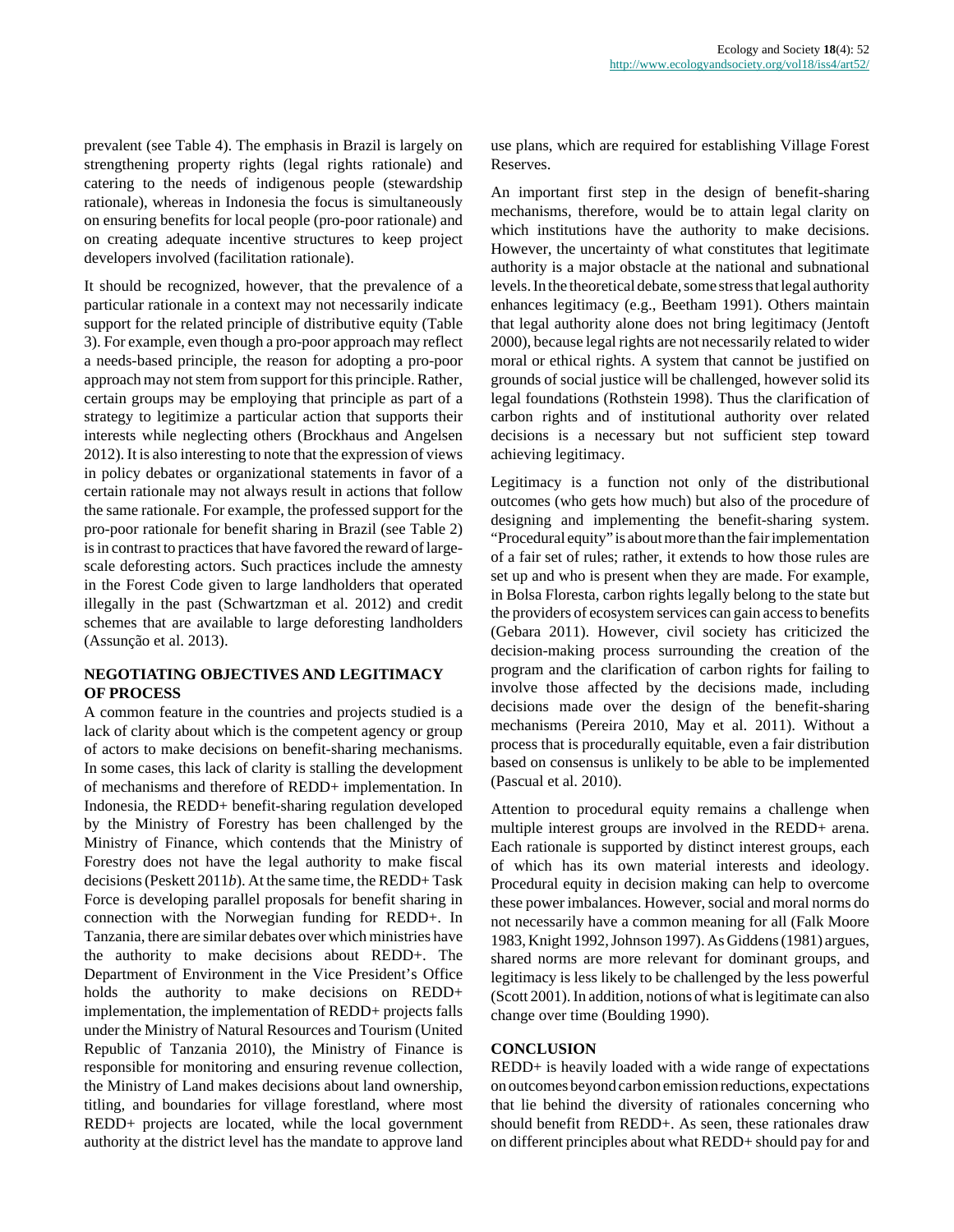employ different definitions of the term "benefits." Managing these expectations on outcomes and the differences in rationales requires common understanding, at both national and project levels, of (i) the primary objectives of REDD+ benefit sharing and (ii) the degree to which REDD+ should address and/or generate cobenefits. However, our analysis suggests that, in most situations, these issues have yet to be clarified.

It is unlikely that countries will be able to formulate clear distributive principles, such as a needs-based principle or a merit-based one, for benefit sharing because doing so can be contentious, given the ethical and political judgments involved. These judgments would also need to factor in legal and constitutional aspects concerning the right of the state to retain revenue from privately and nationally owned goods, aspects that remain at issue in many countries and/or subnational contexts. Nevertheless, the goal of clearly establishing the relative importance of each rationale for distributing benefits in a certain context is a realistic one. Once the priorities assigned to the different approaches have been made explicit, for example, clearly communicating that a cost compensation rationale is of higher priority than an emission reductions rationale, complementary strategies to address any inequities associated with the preferred rationale could be developed.

The multiplicity of objectives and interest groups involved makes the legitimacy of the process of designing mechanisms critical. Ensuring legitimacy of the process can guard against small and unrepresentative interest groups exerting disproportionately strong influence over the design of REDD+ benefit sharing. Building legitimacy requires attention not only to fair distributional outcomes but also to a consensus on relevant institutions' authority to make decisions and to procedural equity. This requires both legal clarity and consensus about which institution or group of actors has the authority to make such decisions. It also demands attention to procedural rights such as transparency, participation, and free prior and informed consent. For stakeholders to support REDD+, they must perceive benefit sharing as fair; hence, the legitimacy of decision-making institutions, consideration of context, and attention to process are critical. We suggest, therefore, that effective benefit-sharing mechanisms are not only about having clear principles and guidelines for design, because these alone cannot hope to satisfy the interests of all stakeholders; benefit sharing must also entail a legitimate process for making decisions, in which priorities can be unambiguously assigned to the rationales influencing the debate.

*Responses to this article can be read online at:* [http://www.ecologyandsociety.org/issues/responses.](http://www.ecologyandsociety.org/issues/responses.php/5834) [php/5834](http://www.ecologyandsociety.org/issues/responses.php/5834)

#### **Acknowledgments:**

*This research is part of CIFOR's Global Comparative Study on REDD+ (GCS) (http://www.forestsclimatechange.org/ global-comparative-study-on-redd.html) and CIFOR's project on Benefit Sharing for REDD+. The authors of this paper are grateful for the research efforts of the many other people involved in the development of the GCS research methods and the collection of the particular data on which we have drawn. These include Monica Di Gregorio (methods); Amy Duchelle (Brazil and Peru), Marina Cromberg, Raissa Guerra, Peter May, and Shaozeng Zhang (Brazil); Abdon Awono and Akombi Andrea Tambe (Cameroon); Cut Augusta Mindry Anandi, Stibniati Atmadja, Yayan Indriatmoko, Dian Intarini, Moira Moeliono, Ida Aju Pradnja Resosudarmo, and Levania Santoso (Indonesia); Galia Selaya and Valerie Garrish (Peru); Huynh Thu Ba (Vietnam); and Desita Andini, Riza Aryani, Sofi Mardiah, and Efrian Muharrom (global database management), among others. In addition, we would like to thank the special feature editors and two anonymous reviewers for valuable comments on this article and Charlotte Streck and five anonymous reviewers for their comments on early drafts. We are also grateful to Imogen Badgery-Parker and Ruth Raymond for their help with editing. Funding was provided by the Norwegian Agency for Development Cooperation, the European Union, the Australian Agency for International Development, and the UK Department for International Development.*

#### **LITERATURE CITED**

Adger, W. N., K. Brown, J. Fairbrass, A. Jordan, J. Paavola, S. Rosendo, and G. Seyfang. 2003. Governance for sustainability: towards a 'thick' analysis of environmental decision making. *Environment and Planning A* 35 (6):1095-1110.

Angelsen, A. 2009. Introduction. Pages 1-9 *in* A. Angelsen, editor. *Realising REDD+: national strategy and policy options*. Center for International Forestry Research, Bogor, Indonesia.

Assunção, J., C. Gandour, R. Rocha, and R. Rocha. 2013. *Does credit affect deforestation? Evidence from a rural credit policy in the Brazilian Amazon.* Climate Policy Initiative, Rio de Janeiro, Brazil.

Beetham, D. 1991. *The legitimation of power*. Macmillan Education, London, UK.

Börner, J., and S. Wunder. 2008. Paying for avoided deforestation in the Brazilian Amazon: from cost assessment to scheme design. *International Forestry Review* 10 (3):496-511. <http://dx.doi.org/10.1505/ifor.10.3.496>

Börner, J., S. Wunder, S. Wertz-Kanounnikoff, M. Rügnitz Tito, L. Pereira, and N. Nascimento. 2010. Direct conservation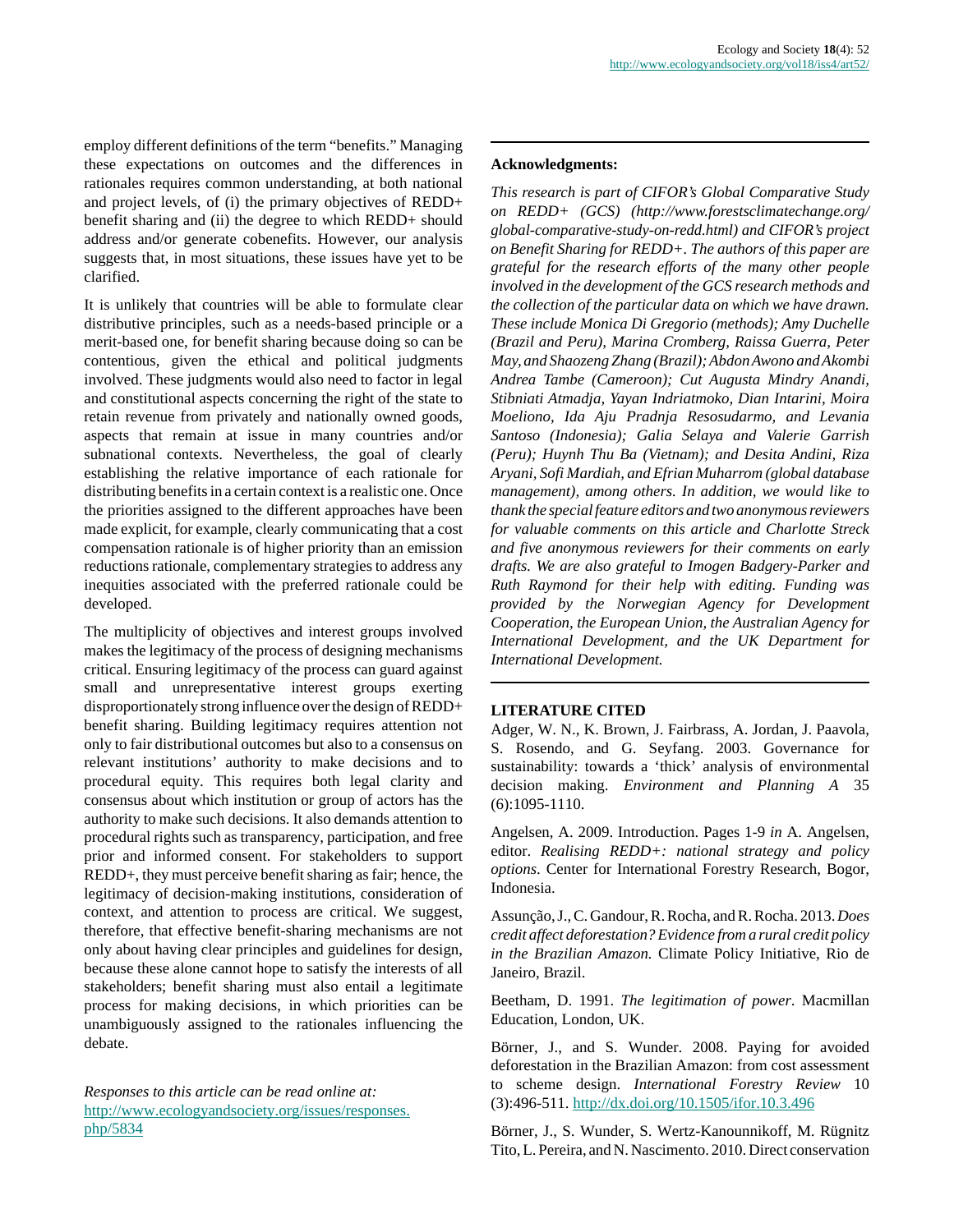payments in the Brazilian Amazon: scope and equity implications. *Ecological Economics* 69:1272-1282. [http://dx.](http://dx.doi.org/10.1016/j.ecolecon.2009.11.003) [doi.org/10.1016/j.ecolecon.2009.11.003](http://dx.doi.org/10.1016/j.ecolecon.2009.11.003)

Boulding, K. E. 1990. *Three faces of power*. Sage, Newbury Park, California, USA.

Brockhaus, M., and A. Angelsen. 2012. Seeing REDD+ through 4Is: a political economy framework. Pages 15-30 *in* A. Angelsen, M. Brockhaus, W. D. Sunderlin, and L. V. Verchot, editors. *Analysing REDD+: challenges and choices*. Center for International Forestry Research, Bogor, Indonesia.

Brockhaus, M., and M. Di Gregorio. 2012. *A brief overview: component 1 on national REDD+ policies and processes*. CIFOR Infobrief 13. Center for International Forestry Research, Bogor, Indonesia.

Brockhaus, M., M. Di Gregorio, and S. Wertz-Kanounnikoff. 2012. *Guide for country profiles*. Center for International Forestry Research, Bogor, Indonesia.

Brown, K., and E. Corbera. 2003. Exploring equity and sustainable development in the new carbon economy. *Climate Policy* 3(S1):41-56. <http://dx.doi.org/10.1016/j.clipol.2003.10.004>

Colchester, M., with M. Boscolo, A. Contreras-Hermosilla, F. Del Gatto, J. Dempsey, G. Lescuyer, K. Obidzinski, D. Pommier, M. Richards, S. N. Sembiring, L. Tacconi, M. Vargas Rios, and A. Wells. 2006. *Justice in the forest: rural livelihoods and forest law*. Center for International Forestry Research, Bogor, Indonesia.

Corbera, E., K. Brown, and W. N. Adger. 2007. The equity and legitimacy of markets for ecosystem services. *Development and Change* 38:587-613. [http://dx.doi.](http://dx.doi.org/10.1111/j.1467-7660.2007.00425.x) [org/10.1111/j.1467-7660.2007.00425.x](http://dx.doi.org/10.1111/j.1467-7660.2007.00425.x)

Costenbader, J. 2010. *REDD+ benefit sharing: a comparative assessment of three national policy approaches.* International Union for Conservation of Nature, Gland, Switzerland.

Cotula, L., and J. Mayers. 2009. *Tenure in REDD+ – startpoint or afterthought?* Natural Resource Issues No. 15. International Institute for Environment and Development, London, UK.

Dobson, A. 1998. *Justice and the environment: conceptions of environmental sustainability and dimensions of social justice.* Oxford University Press, Oxford, UK.

Duchelle, A., J. Börner, S. Wunder, E. Araújo, R. Farias, J. Tezza, A. Toniolo, R. G. Cortez, M. de los Ríos, M. F. Gebara, R. Guerra, T. Megid, L. Micol, G. Ribemboim, and V. Viana. 2010. *Grounding the REDD+ debate: preliminary evidence from pilot initiatives in the Brazilian Amazon*. Amazon Initiative Policy Brief 02. Center for International Forestry

Research, Brazil. [online] URL: [http://www.mtnforum.org/](http://www.mtnforum.org/sites/default/files/publication/files/250111020753.pdf) [sites/default/files/publication/files/250111020753.pdf](http://www.mtnforum.org/sites/default/files/publication/files/250111020753.pdf)

Duchelle, A. E., M. Cromberg, M. F. Gebara, R. Guerra, T. Melo, A. M. Larson, P. Cronkleton, J. Börner, E. Sills, S. Wunder, S. Bauch, P. May, G. Selaya, and W. D. Sunderlin. 2013. Linking forest tenure reform, environmental compliance, and incentives: lessons from REDD+ initiatives in the Brazilian Amazon. *World Development.* [http://dx.doi.](http://dx.doi.org/10.1016/j.worlddev.2013.01.014) [org/10.1016/j.worlddev.2013.01.014](http://dx.doi.org/10.1016/j.worlddev.2013.01.014)

Falk Moore, S. 1983. *Law as process: an anthropological approach*. Routledge and Kegan Paul, London, UK.

Føllesdal, A. 1998. Survey article: subsidiarity. *Journal of Political Philosophy* 6:190-218. [http://dx.doi.org/10.1111/1-](http://dx.doi.org/10.1111/1467-9760.00052) [467-9760.00052](http://dx.doi.org/10.1111/1467-9760.00052)

Gebara, M. F. 2011. REDD+ institutions: a preliminary analysis. Pages 161-176 *in* C. C. Oliveira and R. S. Rocha Sampaio, editors. *A economia verde no contexto do desenvolvimento sustentável: a governança dos atores públicos e privados*. Fundação Getulio Vargas (FGV) Direito Rio, Rio de Janeiro, Brazil. [online] URL: [http://direitorio.fgv.](http://direitorio.fgv.br/livropdma-riomais20) [br/livropdma-riomais20](http://direitorio.fgv.br/livropdma-riomais20)

Giddens, A. 1981. *A contemporary critique of historical materialism*. University of California Press, Berkeley, California, USA.

Gregersen, H., H. El Lakany, A. Karsenty, and A. White. 2010. *Does the opportunity cost approach indicate the real cost of REDD+? Rights and realities of paying for REDD+.* Rights and Resources Initiative, Washington, D.C., USA, and CIRAD, Paris, France.

Hajer, M. 1993. Discourse coalitions and the institutionalization of practice: the case of acid rain in Great Britain. Pages 43-76 *in* F. Fischer and J. Forester, editors. *The argumentative turn in policy analysis and planning*. Duke University Press, Durham, North Carolina, USA.

Indrarto, B. G., P. Murharjanti, J. Khatarina, I. Pulungan, F. Ivalerina, J. Rahman, N. M. Prana, P. A. I. Resosudarmo, and E. Muharrom. 2012. *The context of REDD+ in Indonesia: drivers, agents and institutions*. CIFOR Working Paper 92. Center for International Forestry Research, Bogor, Indonesia.

International Institute for Environment and Development (IIED). 2009. *Sharing the benefits of large dams in West Africa.* IIED, London, UK.

Irawan, S., and L. Tacconi. 2009. Reducing emissions from deforestation and forest degradation (REDD) and decentralized forest management. *International Forestry Review* 11:427-438.<http://dx.doi.org/10.1505/ifor.11.4.427>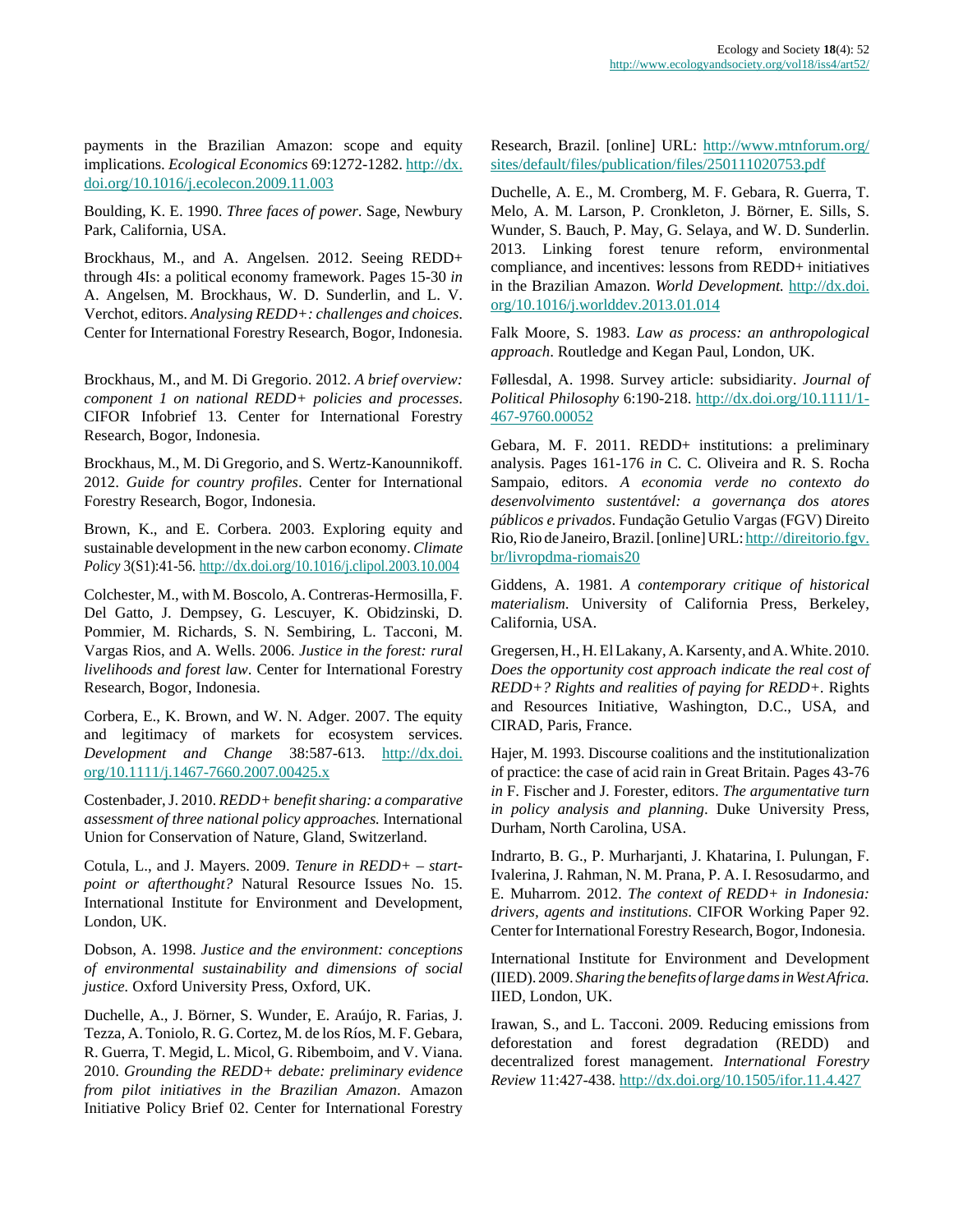Jentoft, S. 2000. Legitimacy and disappointment in fisheries management. *Marine Policy* 24:141-148. [http://dx.doi.](http://dx.doi.org/10.1016/S0308-597X(99)00025-1) [org/10.1016/S0308-597X\(99\)00025-1](http://dx.doi.org/10.1016/S0308-597X(99)00025-1)

Johnson, C. 1997. *Rules, norms and the pursuit of sustainable livelihoods*. Institute of Development Studies Working Paper 52. Institute of Development Studies, Brighton, UK.

Kaimowitz, D. 2008. The prospects for reduced emissions from deforestation and degradation (REDD) in Mesoamerica. *International Forestry Review* 10:485-495. [http://dx.doi.](http://dx.doi.org/10.1505/ifor.10.3.485) [org/10.1505/ifor.10.3.485](http://dx.doi.org/10.1505/ifor.10.3.485)

Karsenty, A., and S. Ongolo. 2012. Can "fragile states" decide to reduce their deforestation? The inappropriate use of the theory of incentives with respect to the REDD mechanism. *Forest Policy and Economics* 18:38-45. [http://dx.doi.](http://dx.doi.org/10.1016/j.forpol.2011.05.006) [org/10.1016/j.forpol.2011.05.006](http://dx.doi.org/10.1016/j.forpol.2011.05.006)

Karsenty, A., N. Tulyasuwan, and E. D. de Blas. 2012*b*. *Financing options to support REDD+ activities*. CIRAD, Paris, France.

Karsenty, A., A. Vogel, and F. Castell. 2012*a*. "Carbon rights", REDD+ and payments for environmental services. *Environmental Science and Policy* [http://dx.doi.org/10.1016/](http://dx.doi.org/10.1016/j.envsci.2012.08.013) [j.envsci.2012.08.013](http://dx.doi.org/10.1016/j.envsci.2012.08.013)

Knight, J. 1992. *Institutions and social conflict*. Cambridge University Press, Cambridge, UK. [http://dx.doi.org/10.1017/](http://dx.doi.org/10.1017/CBO9780511528170) [CBO9780511528170](http://dx.doi.org/10.1017/CBO9780511528170)

Konow, J. 1996. A positive theory of economic fairness. *Journal of Economic Behavior and Organization* 31:13-35. [http://dx.doi.org/10.1016/S0167-2681\(96\)00862-1](http://dx.doi.org/10.1016/S0167-2681(96)00862-1)

Konow, J. 2001. Fair and square: the four sides of distributive justice. *Journal of Economic Behavior and Organization* 46:137-164. [http://dx.doi.org/10.1016/S0167-2681\(01\)00194-9](http://dx.doi.org/10.1016/S0167-2681(01)00194-9)

Konow, J. 2003. Which is the fairest one of all? A positive analysis of justice theories. *Journal of Economic Literature* 41:1188-1239. <http://dx.doi.org/10.1257/002205103771800013>

Lindhjem, H., I. Aronsen K. G. Bråten, and A. Gleinsvik. 2010. *Experiences with benefit sharing: issues and options for REDD-plus*. Econ Pöyry and Vista report R-2010-018. Econ Pöyry, Oslo, Norway. [online] URL: [http://www.unredd.net/](http://www.unredd.net/index.php?option=com_docman&task=doc_download&gid=7599&Itemid=53) [index.php?option=com\\_docman&task=doc\\_download&gid=-](http://www.unredd.net/index.php?option=com_docman&task=doc_download&gid=7599&Itemid=53) [7599&Itemid=53](http://www.unredd.net/index.php?option=com_docman&task=doc_download&gid=7599&Itemid=53)

Luttrell, C., L. Loft, M. F. Gebara, and D. Kweka. 2012. Who should benefit and why? Discourses on REDD+ benefit sharing. Pages 129-152 *in* A. Angelsen, M. Brockhaus, W. D. Sunderlin, and L. V. Verchot, editors. *Analysing REDD+: challenges and choices.* Center for International Forestry Research, Bogor, Indonesia.

May, P. H., B. Millikan, and M. F. Gebara. 2011. *The context of REDD+ in Brazil: drivers, agents and institutions*. Occasional Paper 55. Second edition. Center for International Forestry Research, Bogor, Indonesia.

McDermott, M., S. Mahanty, and K. Schreckenberg. 2012. Examining equity: a multidimensional framework for assessing equity in payments for ecosystem services. *Environmental Science and Policy* [http://dx.doi.org/10.1016/](http://dx.doi.org/10.1016/j.envsci.2012.10.006) [j.envsci.2012.10.006](http://dx.doi.org/10.1016/j.envsci.2012.10.006)

McKean, M. A. 2000. Common property: what is it, what is it good for, and what makes it work? Pages 27-56 *in* C. C. Gibson, M. A. McKean, and E. Ostrom, editors. *People and forests: communities, institutions, governance.* MIT Press, Cambridge, Massachusetts, USA.

Meridian Institute. 2009. *Reducing emissions from deforestation and forest degradation (REDD): an options assessment report.* Meridian Institute, Washington, D.C., USA.

Miller, D. 1999. *Principles of social justice*. Harvard University Press, Cambridge, Massachusetts, USA.

Ministério do Meio Ambiente (MMA). 2012. *REDD + Relatório de painel técnico do MMA sobre financiamento, benefícios e cobeneficios.* M. F. Gebara, editor. Secretaria de Mudanças Climáticas, Brasília, Brazil. [online] URL: [http://](http://www.conservation.org.br/arquivos/redd+_relatorio_de_painel_tecnico_do_mma_sobre_financiamento_beneficios_e_cobeneficios.pdf) [www.conservation.org.br/arquivos/redd+\\_relatorio\\_de\\_pain](http://www.conservation.org.br/arquivos/redd+_relatorio_de_painel_tecnico_do_mma_sobre_financiamento_beneficios_e_cobeneficios.pdf)el tecnico do mma sobre financiamento beneficios e cobeneficios. [pdf](http://www.conservation.org.br/arquivos/redd+_relatorio_de_painel_tecnico_do_mma_sobre_financiamento_beneficios_e_cobeneficios.pdf)

Ministry of Finance, Indonesia. 2009. *Ministry of Finance green paper: economic and fiscal policy strategies for climate change mitigation in Indonesia*. Ministry of Finance and Australia–Indonesia Partnership, Jakarta, Indonesia.

Mohammed, E. Y. 2011. *Pro-poor benefit distribution in REDD+: who gets what and why does it matter?* REDD Working Paper. International Institute for Environment and Development, London, UK. [online] URL: [http://pubs.iied.](http://pubs.iied.org/16508IIED.html) [org/16508IIED.html](http://pubs.iied.org/16508IIED.html)

Moutinho, P., O. Stella, A. Lima, M. Christovam, I. Castro, and D. Nepstad. 2011. *REDD no Brasil: um enfoque amazônico: fundamentos, critérios e estruturas institucionais para um regime nacional de redução de emissões por desmatamento e degradação florestal – REDD.* Centro de Gestão e Estudos Estratégicos, Brasilia, Brazil.

Muradian, R., E. Corbera, U. Pascual, N. Kosoy, and P. H. May. 2010. Reconciling theory and practice: an alternative conceptual framework for understanding payments for environmental services. *Ecological Economics* 69:1202-1208. <http://dx.doi.org/10.1016/j.ecolecon.2009.11.006>

Nepstad, D., B. Soares-Filho, F. Merry, P. Moutinho, H. Oliveira-Rodriguez, M. Bowman, S. Schwartzman, O. Almeida, and S. Rivero. 2007. *The costs and benefits of reducing carbon emissions from deforestation and forest*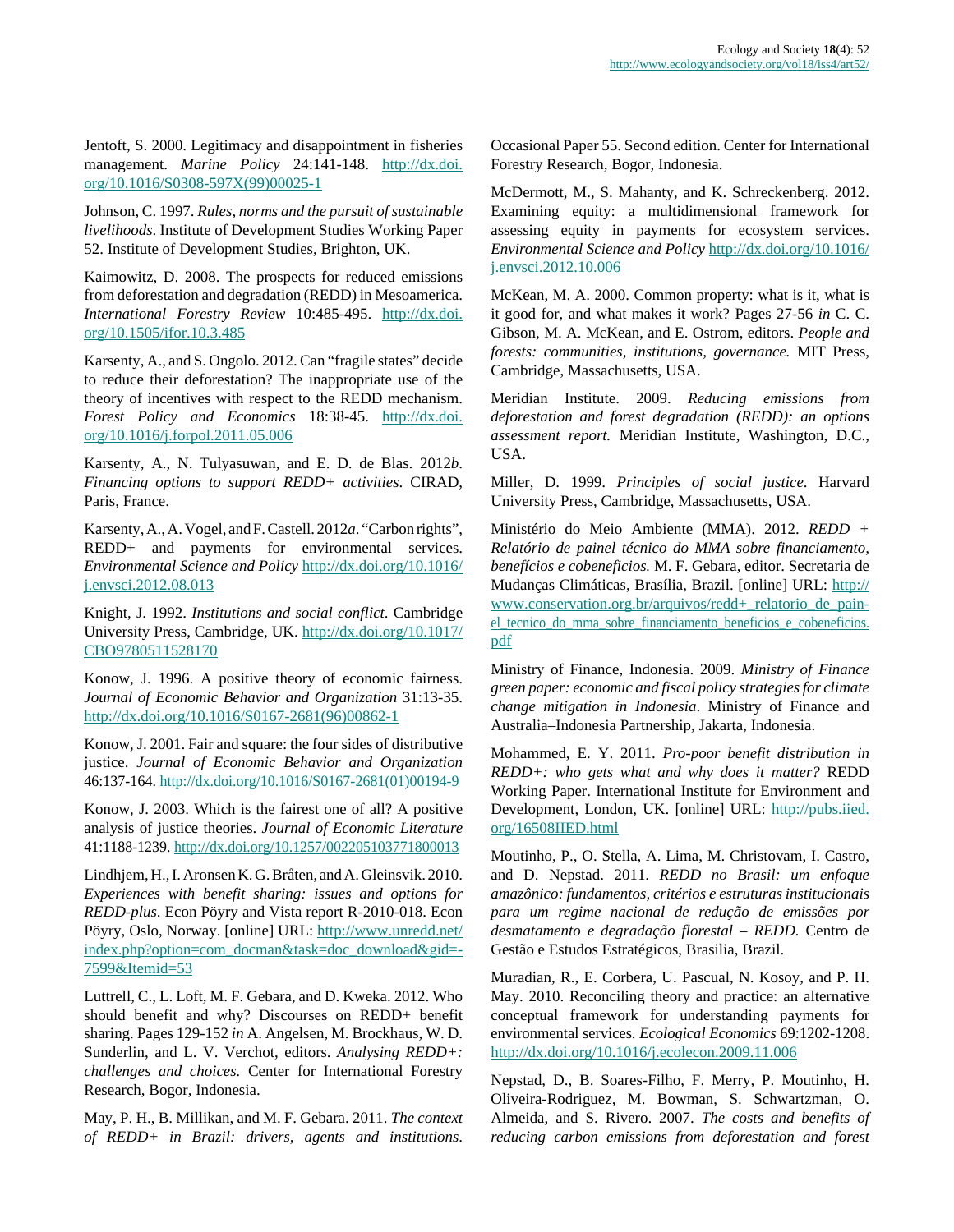*degradation in the Brazilian Amazon*. The Woods Hole Research Center, Falmouth, Massachusetts, USA.

Norton Rose. 2010. *Forest carbon rights in REDD+ countries: a snapshot of Africa*. Norton Rose Group, London, UK.

Pagiola, S., and B. Bosquet. 2009. *Estimating the costs of REDD at the country level*. Forest Carbon Partnership Facility, Washington, D.C., USA. [online] URL: [http://www.](http://www.forestcarbonpartnership.org/fcp/sites/forestcarbonpartnership.org/files/The%20Costs%20of%20REDD%2004-09-09.pdf) [forestcarbonpartnership.org/fcp/sites/forestcarbonpartnership.](http://www.forestcarbonpartnership.org/fcp/sites/forestcarbonpartnership.org/files/The%20Costs%20of%20REDD%2004-09-09.pdf) [org/files/The%20Costs%20of%20REDD%2004-09-09.pdf](http://www.forestcarbonpartnership.org/fcp/sites/forestcarbonpartnership.org/files/The%20Costs%20of%20REDD%2004-09-09.pdf)

Pascual, U., R. Muradian, L. Rodriguez, and A. Duraiappah. 2010. Exploring the links between equity and efficiency in payments for environmental services: a conceptual approach. *Ecological Economics* 69:1237-1244. [http://dx.doi.org/10.1016/](http://dx.doi.org/10.1016/j.ecolecon.2009.11.004) [j.ecolecon.2009.11.004](http://dx.doi.org/10.1016/j.ecolecon.2009.11.004)

Pereira, S. 2010. Payment for environmental services in the Amazon Forest: how can conservation and development be reconciled? *Journal of Environment Development* 19:171-190. <http://dx.doi.org/10.1177/1070496510368047>

Peskett, L. 2011*a*. *Benefit sharing in REDD+: exploring the implications for poor and vulnerable people.* World Bank and REDD-net, Washington, D.C., USA. [online] URL: [http://](http://redd-net.org/files/BenefitSharingReport.pdf) [redd-net.org/files/BenefitSharingReport.pdf](http://redd-net.org/files/BenefitSharingReport.pdf)

Peskett, L. 2011*b*. *REDD+ benefit sharing in Indonesia.* World Bank and REDD-net, Washington, D.C., USA. [online] URL: [http://redd-net.org/files/WB\\_CSBEnefitIndonesia.pdf](http://redd-net.org/files/WB_CSBEnefitIndonesia.pdf)

Peskett, L., and G. Brodnig. 2011. *Carbon rights in REDD+: exploring the implications for poor and vulnerable people.* World Bank and REDD-net, Washington, D.C., USA. [online] URL:<http://redd-net.org/files/CarbonRightsReport.pdf>

Peskett, L., and Z. Harkin. 2007. *Risk and responsibility in reduced emissions from deforestation and degradation*. Forestry Briefing 15. Overseas Development Institute, London, UK.

Proctor, W., T. Köllner, and A. Lukasiewicz. 2008. *Equity considerations and payments for ecosystem services*. Environmental Economy and Policy Research Working Papers 31. Department of Land Economy, University of Cambridge, Cambridge, UK.

Rawls, J. 1979. *A theory of justice*. Belknap Press of Harvard University Press, Cambridge, Massachusetts, USA.

Rothstein, B. 1998. *Just institutions matter: the moral and political logic of the universal welfare state*. Cambridge University Press, Cambridge, UK. [http://dx.doi.org/10.1017/](http://dx.doi.org/10.1017/CBO9780511598449) [CBO9780511598449](http://dx.doi.org/10.1017/CBO9780511598449)

Schokkaert, E., and K. Devooght. 2003. Responsibilitysensitive fair compensation in different cultures. *Social Choice and Welfare* 21:207-242. [http://dx.doi.org/10.1007/](http://dx.doi.org/10.1007/s00355-003-0257-3) [s00355-003-0257-3](http://dx.doi.org/10.1007/s00355-003-0257-3)

Schwartzman, S., P. Moutinho, and S. Hamburg. 2012. Amazon deforestation and Brazil's forest code: a crossroads for climate change. *Carbon Management* 3(4):341-343. [http://](http://dx.doi.org/10.4155/cmt.12.34) [dx.doi.org/10.4155/cmt.12.34](http://dx.doi.org/10.4155/cmt.12.34)

Scott, W. R. 2001. *Institutions and organizations.* Second edition. Sage, Thousand Oaks, California, USA.

Segal, I., and M. D. Whinston. 2013. Property rights. Pages 100-158 *in* R. Gibbons and J. Roberts, editors. *The handbook of organizational economics*. Princeton University Press, Princeton, New Jersey, USA.

Streck, C. 2009. Rights and REDD+: legal and regulatory considerations. Pages 151-162 *in* A. Angelsen, editor. *Realising REDD+: national strategy and policy options*. Center for International Forestry Research, Bogor, Indonesia.

Streck, C., and R. O'Sullivan. 2007. *Legal tools for the ENCOFOR Programme*. Joanneum Research, Graz, Austria.

Streck, C., and C. Parker. 2012. Financing REDD+. Pages 111-128 *in* A. Angelsen, M. Brockhaus, W. D. Sunderlin, and L. V. Verchot, editors. *Analysing REDD+: challenges and choices.* Center for International Forestry Research, Bogor, Indonesia.

Sunderlin, W. D., A. M. Larson, A. Duchelle, E. O. Sills, C. Luttrell, P. Jagger, S. Pattanayak, P. Cronkleton, and A. D. Ekaputri. 2010. *Technical guidelines for research on REDD+ project sites with survey instruments and code book*. Center for International Forestry Research, Bogor, Indonesia.

Sunderlin, W. D., and E. O. Sills. 2012. REDD+ projects as a hybrid of old and new forest conservation approaches. Pages 177-191 *in* A. Angelsen, M. Brockhaus, W. D. Sunderlin, and L. V. Verchot, editors. *Analysing REDD+: challenges and choices.* Center for International Forestry Research, Bogor, Indonesia.

Takacs, D. 2009. *Forest carbon – law and property rights*. Conservation International, Arlington, Virginia, USA.

Tanzania Forestry Working Group (TFWG). 2010. *Options for REDD in Tanzania: key design issues for the National REDD Strategy*. Information Brief No. 2. TFWG, Arusha, Tanzania. [online] URL: [http://www.tfcg.org/pdf/Brief%](http://www.tfcg.org/pdf/Brief%202%20Key%20Design%20Issues%20for%20REDD%20Strategy.pdf) [202%20Key%20Design%20Issues%20for%20REDD%20Strategy.](http://www.tfcg.org/pdf/Brief%202%20Key%20Design%20Issues%20for%20REDD%20Strategy.pdf) [pdf](http://www.tfcg.org/pdf/Brief%202%20Key%20Design%20Issues%20for%20REDD%20Strategy.pdf)

To, P. X., R. O'Sullivan, J. Olander, S. Hawkins, P. Q. Hung, and N. Kitamura. 2012. *REDD+ in Vietnam: integrating national and subnational approaches.* Forest Trends, Climate Focus, Vietnam Administration of Forestry, Japan International Cooperation Agency, Hanoi, Vietnam. [online] URL: [http://www.forest-trends.org/documents/files/doc\\_3227.](http://www.forest-trends.org/documents/files/doc_3227.pdf) [pdf](http://www.forest-trends.org/documents/files/doc_3227.pdf)